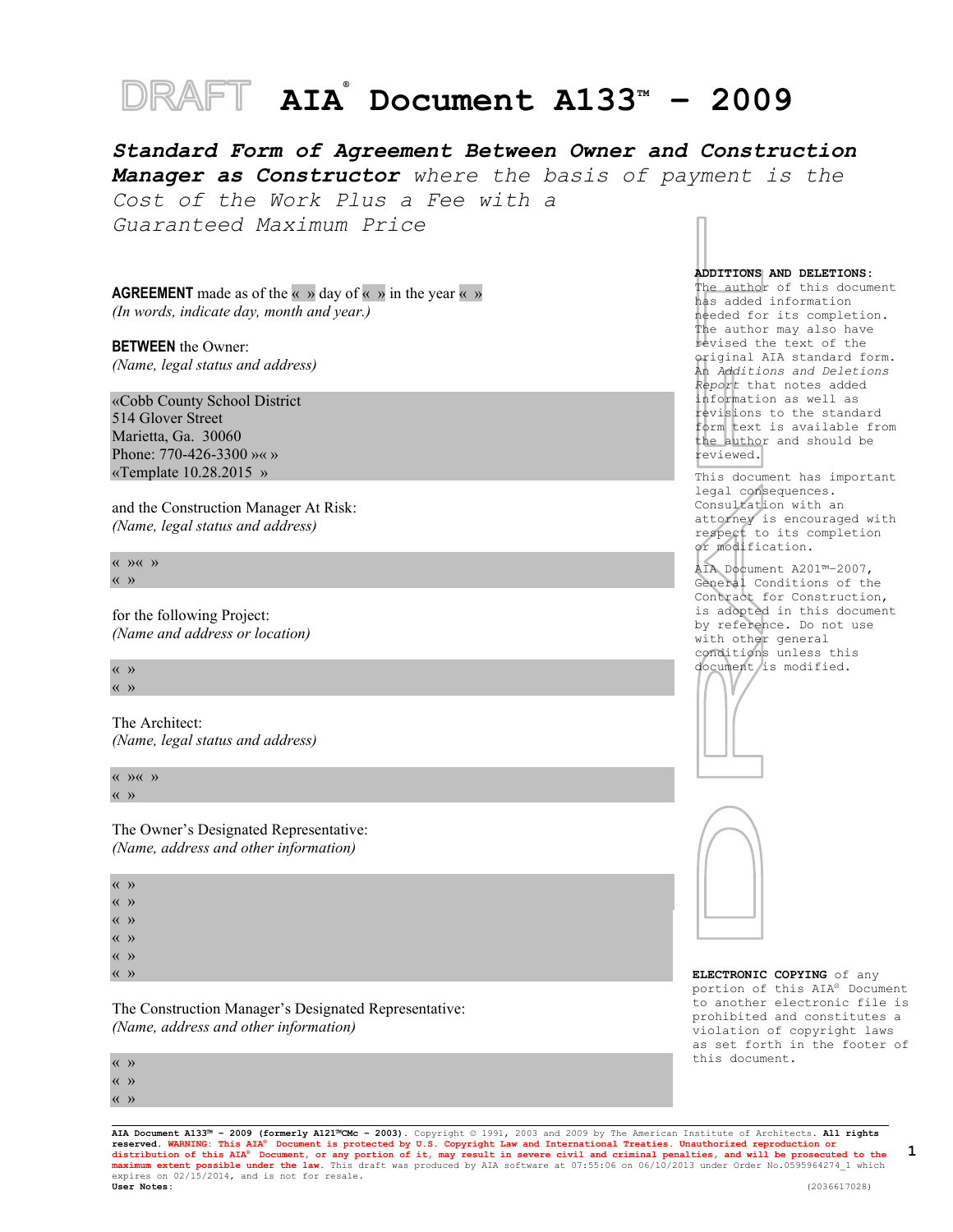« »

« » « »

The Architect's Designated Representative: *(Name, address and other information)*

« » « »

« »

« »

« »

« »

The Owner and Construction Manager agree as follows.

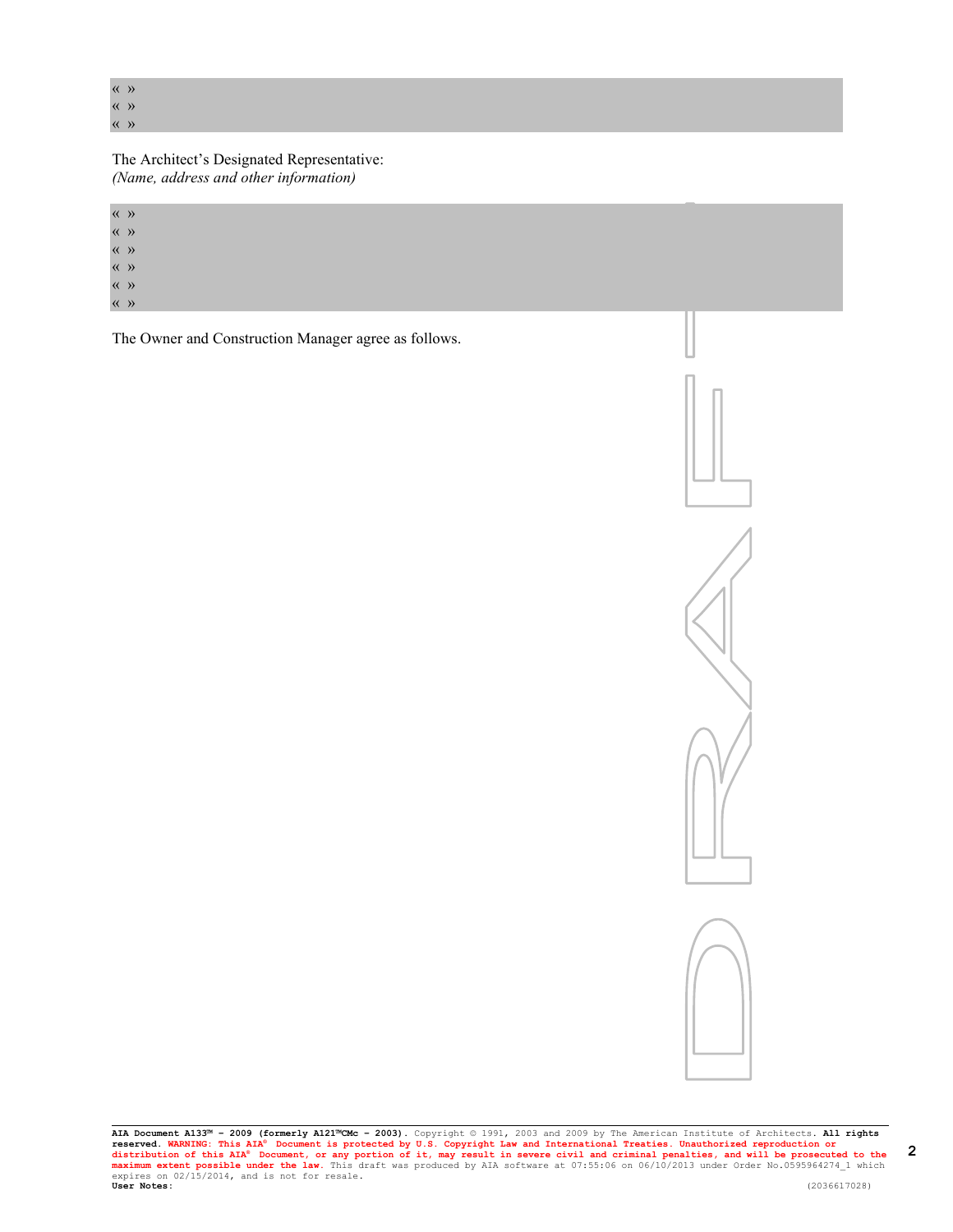# **TABLE OF ARTICLES**

- **1 GENERAL PROVISIONS**
- **2 CONSTRUCTION MANAGER'S RESPONSIBILITIES**
- **3 OWNER'S RESPONSIBILITIES**
- **4 COMPENSATION AND PAYMENTS FOR PRECONSTRUCTION PHASE SERVICES**
- **5 COMPENSATION FOR CONSTRUCTION PHASE SERVICES**
- **6 COST OF THE WORK FOR CONSTRUCTION PHASE**
- **7 PAYMENTS FOR CONSTRUCTION PHASE SERVICES**
- **8 INSURANCE AND BONDS**
- **9 DISPUTE RESOLUTION**
- **10 TERMINATION OR SUSPENSION**
- **11 MISCELLANEOUS PROVISIONS**
- **12 SCOPE OF THE AGREEMENT**

# **ARTICLE 1 GENERAL PROVISIONS**

#### **§ 1.1 The Contract Documents**

The Contract Documents consist of this Agreement, Conditions of the Contract (General, Supplementary and other Conditions), Drawings, Specifications, Addenda issued prior to the execution of this Agreement, the Project Manual, Bonds, the Owner's Request for Proposals, the Construction Manager's Proposal, other documents listed in this Agreement, and Modifications issued after execution of this Agreement, all of which form the Contract and are as fully a part of the Contract as if attached to this Agreement or repeated herein. Upon the Owner's acceptance of the Construction Manager's Guaranteed Maximum Price proposal, the Contract Documents will also include the documents described in Section 2.2.3 and identified in the Guaranteed Maximum Price Amendment and revisions prepared by the Architect and furnished by the Owner as described in Section 2.2.8. The Contract represents the entire and integrated agreement between the parties hereto and supersedes prior negotiations, representations or agreements, either written or oral. If anything in the other Contract Documents, other than a Modification, is inconsistent with this Agreement, this Agreement shall govern.

#### **§ 1.2 Relationship of the Parties**

The Construction Manager accepts the relationship of trust and confidence established by this Agreement and covenants with the Owner to cooperate with the Architect and exercise the Construction Manager's skill and judgment in furthering the interests of the Owner; to perform the Work defined in the Contract Documents in accordance with the Owner's requirements and construction cost limitations, as approved by the Owner and set forth in the Contract Documents; to furnish efficient construction administration, management services and supervision; to furnish at all times an adequate supply of workers and materials; and to perform the Work in an expeditious and economical manner consistent with the Owner's interests. The Owner agrees to furnish or approve, in a timely manner, information required by the Construction Manager and to make payments to the Construction Manager in accordance with the requirements of the Contract Documents.

# **§ 1.3 General Conditions**

For the Preconstruction Phase, AIA Document A201™–2007, General Conditions of the Contract for Construction, shall apply only as specifically provided in this Agreement. For the Construction Phase, the general conditions of the contract shall be as set forth in A201–2007, which document is incorporated herein by reference. The term "Contractor" as used in A201–2007 shall mean the Construction Manager.



**AIA Document A133™ – 2009 (formerly A121™CMc – 2003).** Copyright © 1991, 2003 and 2009 by The American Institute of Architects**. All rights**  reserved. WARNING: This AIA® Document is protected by U.S. Copyright Law and International Treaties. Unauthorized reproduction or<br>distribution of this AIA® Document, or any portion of it, may result in severe civil and cri **User Notes:** (2036617028)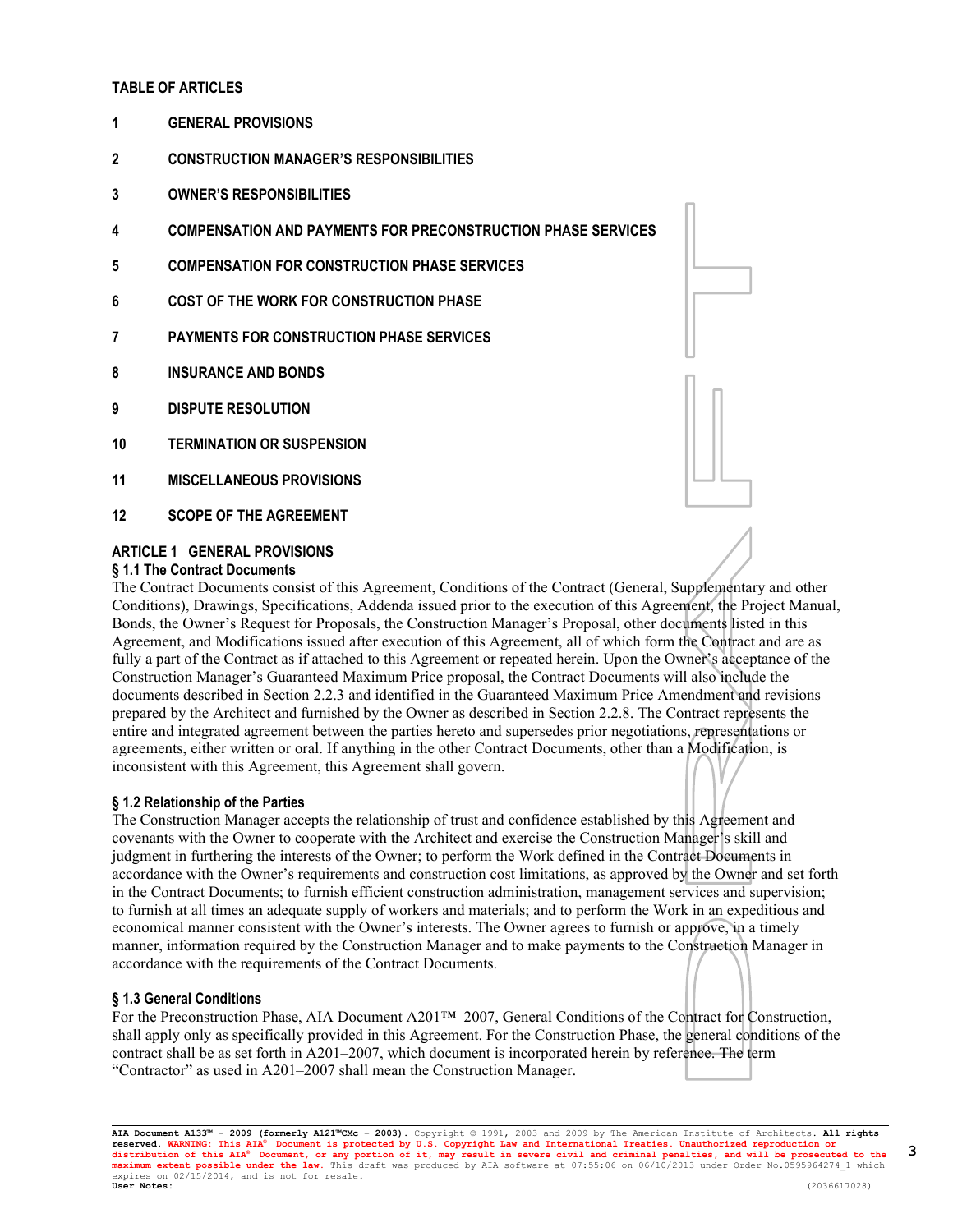# **ARTICLE 2 CONSTRUCTION MANAGER'S RESPONSIBILITIES**

The Construction Manager's Preconstruction Phase responsibilities are set forth in Sections 2.1 and 2.2. The Construction Manager's Construction Phase responsibilities are set forth in Section 2.3. The Owner and Construction Manager may agree, in consultation with the Architect, for the Construction Phase to commence prior to completion of the Preconstruction Phase, in which case, both phases will proceed concurrently. The Construction Manager shall identify a representative authorized to act on behalf of the Construction Manager with respect to the Project.

### **§ 2.1 Preconstruction Phase**

**§ 2.1.1** The Construction Manager shall provide a preliminary evaluation of the Owner's program, schedule and construction budget requirements, each in terms of the other.

# **§ 2.1.2 Consultation**

The Construction Manager shall schedule and conduct meetings with the Architect and Owner to discuss such matters as procedures, progress, coordination, and scheduling of the Work. The Construction Manager shall advise the Owner and the Architect on proposed site use and improvements, selection of materials, and building systems and equipment. The Construction Manager shall also provide recommendations consistent with the Project requirements to the Owner and Architect on constructability; availability of materials and labor; time requirements for procurement, installation and construction completion which shall satisfy the Owner's time requirements; and factors related to construction cost including, but not limited to, costs of alternative designs or materials, preliminary budgets, life-cycle data, and possible cost reductions.

**§ 2.1.2.1** During the Pre-Construction Phase, the Construction Manager shall review the Contract Documents to ascertain whether the components of the plumbing, electrical and mechanical systems may be constructed without interference with each other, or with the structural or architectural components of the Project, or with existing systems (if any). In the event that conflicts between the systems are discovered, the Construction Manager shall promptly notify the Owner and Architect in writing. This includes the use of BIM

**§ 2.1.2.2** Notwithstanding any provision of the General Conditions or the Contract for Construction to the contrary, the Construction Manager shall not be entitled to additional compensation for any delay or disruption to the Work arising from any conflict between the mechanical, electrical and plumbing systems with each other, or with the structural or architectural components of the Work, or with existing systems, if such conflicts should have been discovered during the Pre-Construction Phase by the Construction Manager through the exercise of reasonable diligence, and the Owner and Architect were not informed of such conflicts as required by Sub-Paragraph 2.1.2.1. This provision shall apply only with respect to conflicts appearing in the Drawings and Specifications provided for the Construction Manager's review prior to proposal of a Guaranteed Maximum Price.

**§ 2.1.3** When Project requirements in Section 3.1.1 have been sufficiently identified, the Construction Manager shall prepare and periodically update the preliminary Project schedule for the Architect's review and the Owner's acceptance. The Project schedule shall coordinate and integrate the Construction Manager's services and activities (including those of Construction Manager's subcontractors), the Architect's services, other Owner consultants' services, and the Owner's responsibilities, and shall identify items that could affect the Project's timely completion. As design proceeds, the preliminary Project schedule shall be updated to indicate proposed activity sequences and durations of the components of the Work; milestone dates for receipt and approval of pertinent information; submittal of the Guaranteed Maximum Price proposal; preparation and processing of shop drawings and samples; delivery of materials or equipment requiring long-lead-time procurement; the Owner's occupancy requirements showing portions of the Project having occupancy priority; and proposed dates of Substantial Completion and Final Completion acceptable to the Owner. If any preliminary Project schedule update indicates that previously approved schedules may not be met, the Construction Manager shall make appropriate recommendations to the Owner and the Architect and shall implement necessary corrective action.

#### **§ 2.1.4 Phased Construction**

The Construction Manager shall provide recommendations with regard to accelerated or fast-track scheduling, procurement, or phased construction. The Construction Manager shall take into consideration cost reductions, cost information, constructability, provisions for temporary facilities and procurement and construction scheduling issues.

**AIA Document A133™ – 2009 (formerly A121™CMc – 2003).** Copyright © 1991, 2003 and 2009 by The American Institute of Architects**. All rights**  reserved. WARNING: This AIA® Document is protected by U.S. Copyright Law and International Treaties. Unauthorized reproduction or<br>distribution of this AIA® Document, or any portion of it, may result in severe civil and cri **User Notes:** (2036617028)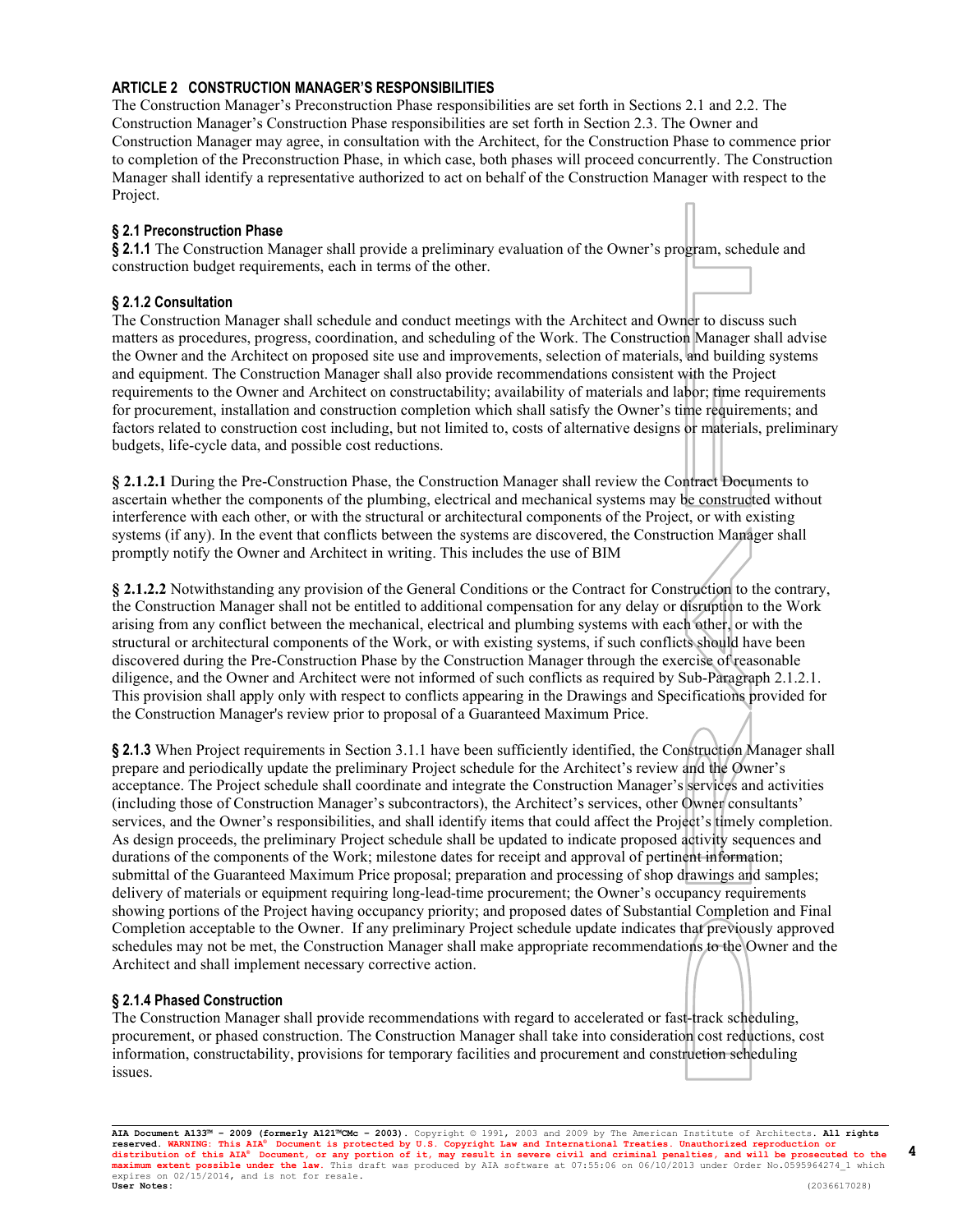# **§ 2.1.5 Preliminary Cost Estimates**

**§ 2.1.5.1** Based on the preliminary design and other design criteria prepared by the Architect, the Construction Manager shall prepare preliminary estimates of the Cost of the Work or the cost of program requirements using area, volume or similar conceptual estimating techniques for the Architect's review and Owner's approval. If the Architect or Construction Manager suggests alternative materials and systems, the Construction Manager shall provide cost evaluations of those alternative materials and systems.

**§ 2.1.5.2** As the Architect progresses with the preparation of the Schematic Design, Design Development and Construction Documents, the Construction Manager shall prepare and update, at appropriate intervals agreed to by the Owner, Construction Manager and Architect, estimates of the Cost of the Work of increasing detail and refinement and allowing for the further development of the design until such time as the Owner and Construction Manager agree on a Guaranteed Maximum Price for the Work. Such estimates shall be provided for the Architect's review and the Owner's approval. If any estimate submitted to the Owner exceeds previously approved estimates or the Owner's budget, the Construction Manager shall make appropriate recommendations to the Owner and Architect for cost reductions including, but not limited to, substitution of materials or revisions or alterations to the Design Development or Construction Documents, to bring the Project within the Owner's budget, but shall not delete necessary components of the Project without the Owner's consent. In the event that the quality or scope identified in the estimates are unacceptable or exceed the Owner's budget, the Construction Manager shall work with the Architect to develop options that are acceptable to the Owner and are within the Owner's budget.

# **§ 2.1.6 Subcontractors and Suppliers**

Consistent with Georgia law, the Construction Manager shall develop bidders' interest in the Project.

# **§ 2.1.7 Procurement Schedule**

The Construction Manager shall prepare, for the Architect's review and the Owner's acceptance, a procurement schedule for items that must be ordered well in advance of construction. The Construction Manager shall expedite and coordinate the ordering and delivery of materials that must be ordered well in advance of construction. If the Owner agrees to procure any items prior to the establishment of the Guaranteed Maximum Price, the Owner shall procure the items on terms and conditions acceptable to the Construction Manager. Upon the establishment of the Guaranteed Maximum Price, the Owner shall assign all contracts for these items to the Construction Manager and the Construction Manager shall thereafter accept responsibility for them.

# **§ 2.1.8 Extent of Responsibility**

The Construction Manager shall exercise reasonable care in preparing schedules and estimates. The Construction Manager, however, does not warrant or guarantee estimates and schedules except as may be included as part of the Guaranteed Maximum Price. The Construction Manager is not required to ascertain that the Drawings and Specifications are in accordance with applicable laws, statutes, ordinances, codes, rules and regulations, or lawful orders of public authorities, but the Construction Manager shall promptly report to the Architect and Owner any nonconformity discovered by or made known to the Construction Manager as a request for information in such form as the Architect may require.

# **§ 2.1.9 Notices and Compliance with Laws**

The Construction Manager shall comply with applicable laws, statutes, ordinances, codes, rules and regulations, and lawful orders of public authorities applicable to its performance under this Contract, and with equal employment opportunity programs, and other programs as may be required by governmental and quasi governmental authorities for inclusion in the Contract Documents.

#### **§ 2.2 Guaranteed Maximum Price Proposal and Contract Time**

**§ 2.2.1** When all design elements of the Drawings and Specifications are at least ninety percent (90%) complete as determined by the Architect and the Construction Manager, the Construction Manager shall propose a Guaranteed Maximum Price, which shall be the sum of the Cost of the Work, including contingencies described in Section 2.2.4, the General Conditions and the Construction Manager's Fee. If any Guaranteed Maximum Price proposal submitted to the Owner exceeds previously approved estimates or the Owner's budget, the Construction Manager shall make appropriate recommendations to the Owner and Architect for cost reductions including, but not limited to, substitution of materials or revisions or alterations to the Construction Documents, in order to bring the Project within the Owner's budget, but shall not delete necessary components of the Project without Owner's consent. In the event that the quality or scope identified in the proposal are unacceptable or exceed the Owner's budget, the Construction Manager shall work with the Architect to develop options that are acceptable to the Owner, that are

**AIA Document A133™ – 2009 (formerly A121™CMc – 2003).** Copyright © 1991, 2003 and 2009 by The American Institute of Architects**. All rights**  reserved. WARNING: This AIA® Document is protected by U.S. Copyright Law and International Treaties. Unauthorized reproduction or<br>distribution of this AIA® Document, or any portion of it, may result in severe civil and cri **User Notes:** (2036617028)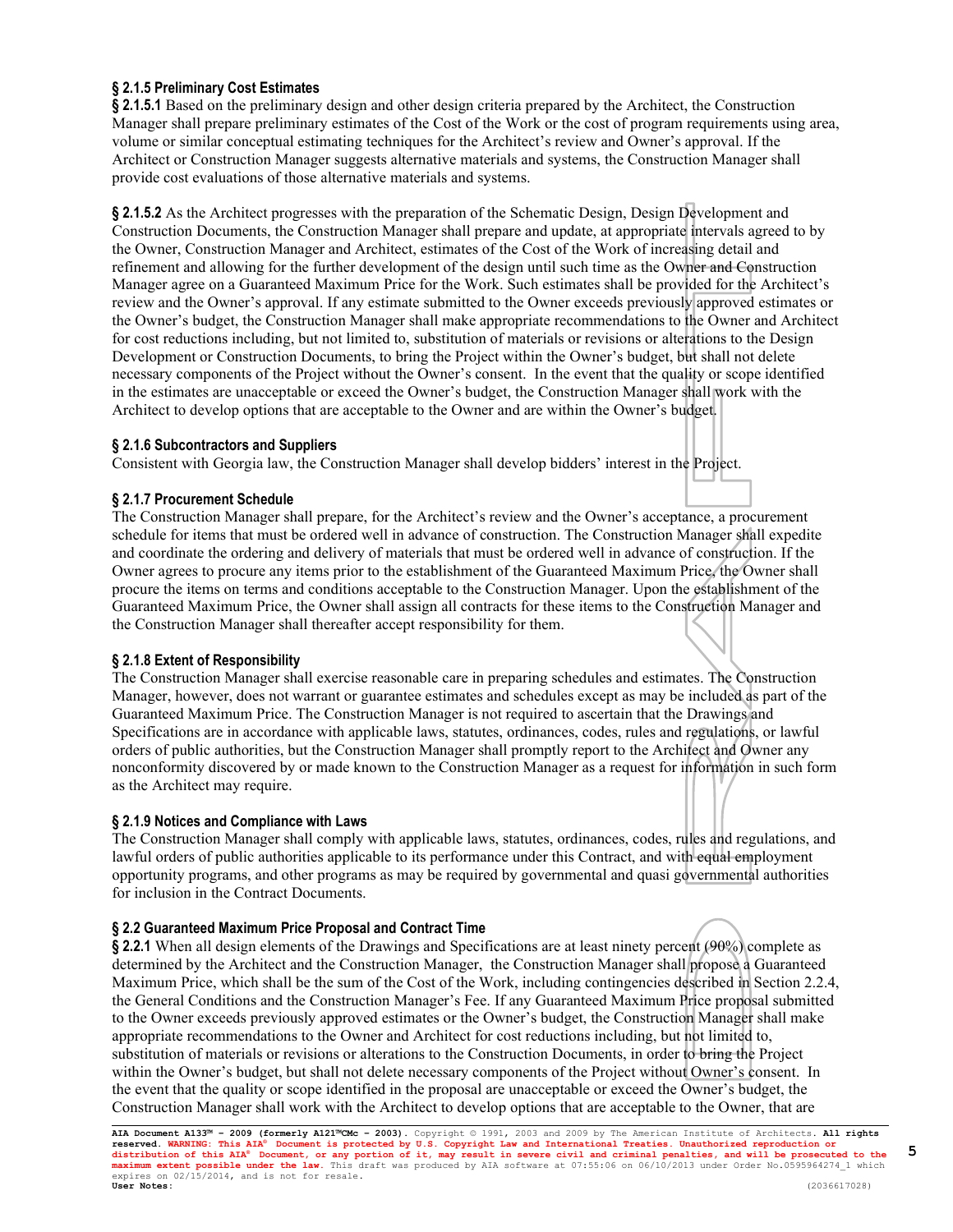within the Owner's budget and that meet the Owner's requirements for dates of Substantial Completion and Final Completion. The Construction Manager shall propose separate Guaranteed Maximum Prices for separate Work within the Project, as schedules and efficiencies dictate. The Construction Manager will work with the Architect to achieve a Guaranteed Maximum Price that is fully acceptable to the Owner and is within the Owner's budget for the Work and the Project.

**§ 2.2.2** To the extent that the Drawings and Specifications are anticipated to require further development by the Architect, the Construction Manager shall provide in the Guaranteed Maximum Price for such further development consistent with the Contract Documents and reasonably inferable therefrom. Such further development does not include such things as changes in scope, systems, kinds and quality of materials, finishes or equipment, all of which, if required, shall be incorporated by Change Order.

**§ 2.2.3** The Construction Manager shall include with the Guaranteed Maximum Price proposal a written statement of its basis, which shall include the following:

- **.1** A list of the Drawings and Specifications, including all Addenda thereto, and the Conditions of the Contract;
- **.2** A list of the clarifications and assumptions made by the Construction Manager in the preparation of the Guaranteed Maximum Price proposal, including assumptions under Section 2.2.2, to supplement the information provided by the Owner and contained in the Drawings and Specifications;
- **.3** A statement of the proposed Guaranteed Maximum Price, including a statement of the estimated Cost of the Work organized by trade categories or systems, allowances, contingency, and the Construction Manager's Fee;
- **.4** The anticipated date of Substantial Completion upon which the proposed Guaranteed Maximum Price is based;
- **.5** The anticipated date of Final Completion upon which the proposed Guaranteed Maximum Price is based;
- **.6** A date by which the Owner must accept the Guaranteed Maximum Price; and
- **.7** The Guaranteed Maximum Price proposal may not be based in any part on any subcontract or material supply contract which would require the Owner to compensate the Construction Manager on other than a maximum cost basis.

**§ 2.2.4** The Guaranteed Maximum Price proposal will contain a separately identified contingency factor (the "Construction Contingency"). The Construction Contingency is not allocated to any particular item of the Cost of the Work and is established for the Construction Manager's use as may be required for costs incurred in the Work from unforeseeable causes, or details which should have been anticipated by the Construction Manager at the time of the Owner's approval of the Guaranteed Maximum Price. Such unforeseeable causes or unanticipated details include, but are not limited to, refinement of details of design within the scope of standards, quality and quantities which are reasonably inferable from the Guaranteed Maximum Price documents, the correction of minor defects not relating to design, delays in receipt of materials and additional costs relating to Subcontractor defaults not reimbursed by the Subcontractor's bonding company. The Construction Manager, with Owner's written approval, may utilize the Construction Contingency for any of the above items within the Cost of the Work without the necessity of a Change Order, without constituting a Change in the Scope of the Work and without any resulting in any change in the Guaranteed Maximum Price. Any foreseeable causes or unanticipated details which exceed the Construction Contingency shall be borne by the Construction Manager at the Construction Manager's sole risk and expense. All savings will accrue and be available for use only as detailed above, by the Construction Manager until the Construction Manager's final accounting. In the final accounting, all supporting documentation for all uses of the Construction Contingency shall be provided to the Owner. Upon the final accounting, all remaining monies in the Construction Contingency shall accrue to the Owner. The Guaranteed Maximum Price shall also include an Owner's Contingency, which is defined as an allowance by the Owner for the Owner's exclusive use. Monies from the Owner's Contingency may be spent in the discretion of the Owner. If the Construction Manager fails to include a specific line item for the Owner's Contingency in the Guaranteed Maximum Price, then the contingency amount shall be split in half: fifty percent (50%) shall be the Construction Contingency and fifty percent (50%) shall be the Owner's Contingency.

**§ 2.2.5** The Construction Manager shall meet with the Owner and Architect to review the Guaranteed Maximum Price proposal. In the event that the Owner and Architect discover any inconsistencies or inaccuracies in the information presented, they shall promptly notify the Construction Manager, who shall make appropriate adjustments to the Guaranteed Maximum Price proposal, its basis, or both.

**AIA Document A133™ – 2009 (formerly A121™CMc – 2003).** Copyright © 1991, 2003 and 2009 by The American Institute of Architects**. All rights**  reserved. WARNING: This AIA® Document is protected by U.S. Copyright Law and International Treaties. Unauthorized reproduction or<br>distribution of this AIA® Document, or any portion of it, may result in severe civil and cri **User Notes:** (2036617028)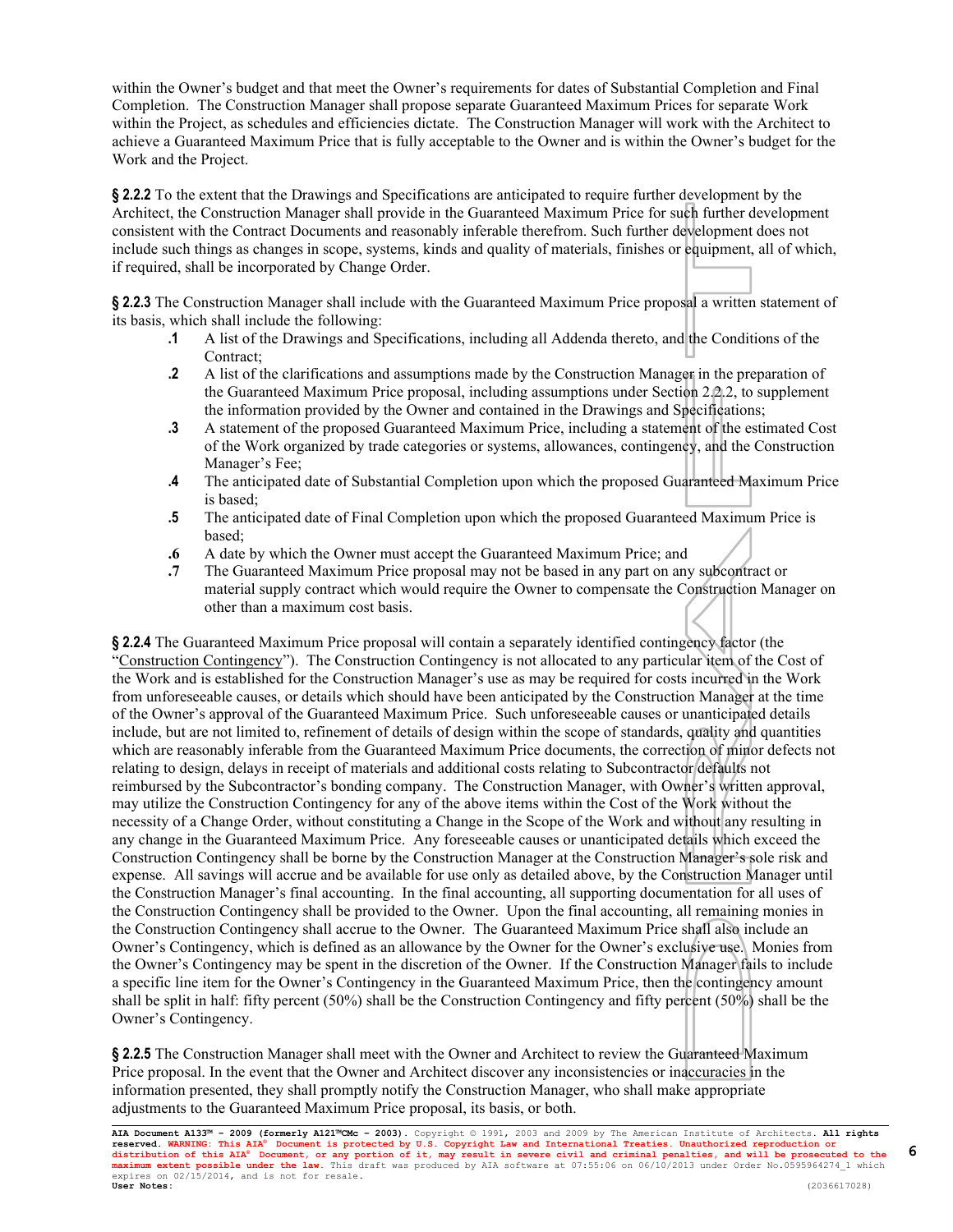**§ 2.2.6** The Owner shall be allowed not less than thirty (30) days after receipt to review and take action on the Construction Manager's Guaranteed Maximum Price proposal. Unless the Owner's Board of Education accepts the Guaranteed Maximum Price proposal by Board action on or before the date specified in the proposal for such acceptance and so notifies the Construction Manager, the Guaranteed Maximum Price proposal shall not be effective without written acceptance of the Construction Manager. Acceptance of the Guaranteed Maximum Price proposal by the Owner's Board of Education shall constitute notice to the Construction Manager of acceptance of the Guaranteed Maximum Price proposal and shall constitute a notice to proceed. The Construction Manager will be allowed a maximum of five (5) business days from the date of Owner's Board of Education's approval to obtain the required bond forms and insurance certificates, policies and endorsements, and return the same to the Architect for review and transmittal to the Owner for Owner's final review and approval. Upon acceptance by the Owner's Board of Education of the Guaranteed Maximum Price proposal, the Construction Manager shall execute the Guaranteed Maximum Price Amendment for execution by the Owner. The Guaranteed Maximum Price Amendment shall set forth the agreed upon Guaranteed Maximum Price with the information and assumptions upon which it is based. The date inserted on the Guaranteed Maximum Price Amendment shall be the date the Owner's Board of Education formally accepts the Guaranteed Maximum Price proposal. The Guaranteed Maximum Price shall be subject to additions and deductions by a change in the Work as provided in the Contract Documents, and the dates of Substantial Completion and Final Completion shall be subject to adjustment as provided in the Contract Documents.

**§ 2.2.7** The Construction Manager shall not incur any cost to be reimbursed as part of the Cost of the Work prior to the commencement of the Construction Phase, unless the Owner provides prior written authorization for such costs.

**§ 2.2.8** The Owner shall authorize the Architect to provide the revisions to the Drawings and Specifications to incorporate the agreed-upon assumptions and clarifications contained in the Guaranteed Maximum Price Amendment. The Owner shall promptly furnish those revised Drawings and Specifications to the Construction Manager as they are revised. The Construction Manager shall notify the Owner and Architect of any inconsistencies between the Guaranteed Maximum Price Amendment and the revised Drawings and Specifications.

**§ 2.2.9** The Construction Manager shall include in the Guaranteed Maximum Price all sales, consumer, use and similar taxes for the Work provided by the Construction Manager that are legally enacted, whether or not yet effective, at the time the Guaranteed Maximum Price Amendment is executed.

**§ 2.2.10** The Construction Manager shall diligently prosecute and achieve Substantial Completion and Final Completion of the Work as provided in the Guaranteed Maximum Price Amendment.

#### **§ 2.3 Construction Phase**

#### **§ 2.3.1 General**

**§ 2.3.1.1** For purposes of Section 8.1.2 of A201–2007, the date of commencement of the Work shall mean the date of commencement of the Construction Phase.

**§ 2.3.1.2** The Construction Phase shall commence upon the Owner's acceptance of the Construction Manager's Guaranteed Maximum Price proposal or the Owner's issuance of a Notice to Proceed, whichever occurs earlier.

#### **§ 2.3.2 Administration**

**§ 2.3.2.1** The Construction Manager shall solicit through competitive purchasing, as required by Georgia law, competitive sealed proposals or bids from subcontractors for the performance of all major elements of the Work. The Owner may designate specific persons from whom, or entities from which, the Construction Manager shall obtain bids. The Construction Manager shall obtain bids from Subcontractors and from suppliers of materials or equipment fabricated especially for the Work and shall deliver such bids to the Architect. The Owner shall then determine, with the advice of the Construction Manager and the Architect, which proposals or bids will be accepted. The Construction Manager shall not be required to contract with anyone to whom the Construction Manager has reasonable objection. The Construction Manager may seek to perform portions of the Work required to be publicly advertised. If the Construction Manager submits its own proposal or bid for any portion of the Work, it shall do so in the same manner as required of all subcontractors. The Owner shall decide whether or not the Construction Manager's proposal for self-performing portions of the Project offers the best value to the Owner. In opening proposals, neither the Construction Manager nor the Owner shall disclose the contents of a proposal. All proposals shall be made public within seven (7) days after the Owner's final selection. If the Construction Manager's proposal is selected by the Owner, the proposed cost for the self-performed work shall be paid to the Construction Manager,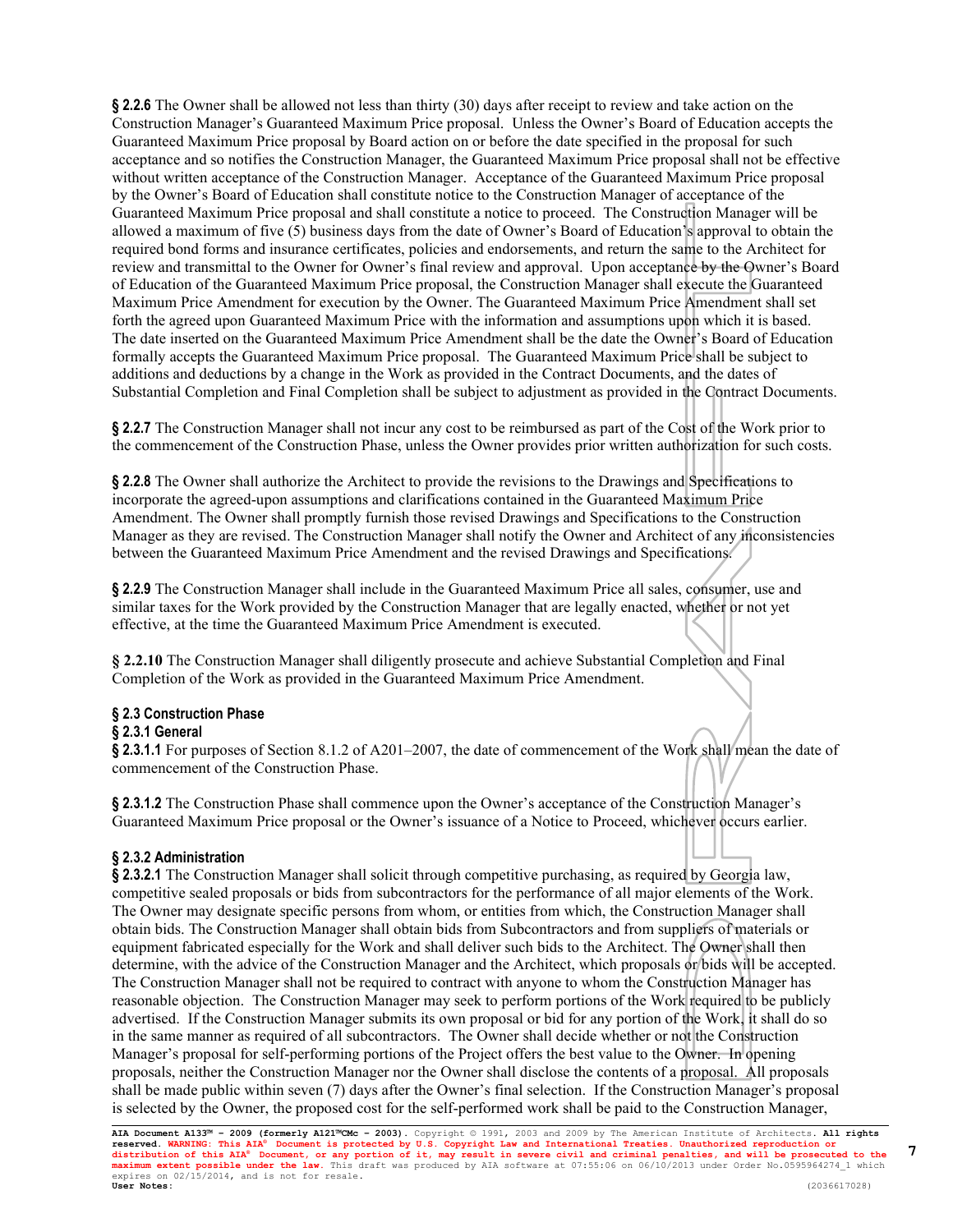as if the Construction Manager were a subcontractor. Such payments to the Construction Manager shall be included in the Cost of the Work, but the Construction Manager shall not receive an additional Construction Manager's fee for self-performed work.

**§ 2.3.2.2** If the Guaranteed Maximum Price has been established and when a specific bidder (1) is recommended to the Owner by the Construction Manager, (2) is qualified to perform that portion of the Work, and (3) has submitted a bid that conforms to the requirements of the Contract Documents without reservations or exceptions, but the Owner requires that another bid be accepted, then the Construction Manager may require that a Change Order be issued to adjust the Contract Time and the Guaranteed Maximum Price by the difference between the bid of the person or entity recommended to the Owner by the Construction Manager and the amount and time requirement of the subcontract or other agreement actually signed with the person or entity designated by the Owner. The Construction Manager shall state the additional cost and/or risk in writing and shall provide written proof of the same before issuance of a Change Order.

**§ 2.3.2.3** Subcontracts or other agreements shall conform to the applicable payment provisions of this Agreement, and shall not be awarded on the basis of cost plus a fee without the prior consent of the Owner. If the Subcontract is awarded on a cost-plus a fee basis, the Construction Manager shall provide in the Subcontract for the Owner to receive the same audit rights with regard to the Subcontractor as the Owner receives with regard to the Construction Manager in Section 6.11 below.

**§ 2.3.2.4** If the Construction Manager recommends a specific bidder that may be considered a "related party" according to Section 6.10, then the Construction Manager shall promptly notify the Owner in writing of such relationship and notify the Owner of the specific nature of the contemplated transaction, according to Section 6.10.2.

**§ 2.3.2.5** The Construction Manager shall schedule and conduct weekly or otherwise regularly-scheduled meetings to discuss such matters as procedures, progress, coordination, scheduling, and status of the Work. The Construction Manager shall prepare and promptly distribute minutes to the Owner and Architect.

**§ 2.3.2.6** Upon the execution of the Guaranteed Maximum Price Amendment, the Construction Manager shall prepare and submit to the Owner and Architect a construction schedule for the Work and submittal schedule in accordance with Section 3.10 of A201–2007.

**§ 2.3.2.7** The Construction Manager shall record the progress of the Project. On a monthly basis, or otherwise as agreed to by the Owner, the Construction Manager shall submit written progress reports to the Owner and Architect, showing percentages of completion and other information required by the Owner. The Construction Manager shall also keep, and make available to the Owner and Architect, a daily log containing a record for each day of weather, portions of the Work in progress, number of workers on site, identification of equipment on site, problems that might affect progress of the work, accidents, injuries, and other information required by the Owner.

**§ 2.3.2.8** The Construction Manager shall develop a system of cost control for the Work, including regular monitoring of actual costs for activities in progress (including Changes to the Work approved by the Owner) and estimates for uncompleted tasks and proposed changes. The Construction Manager shall identify variances between actual and estimated costs and report the variances to the Owner and Architect and shall provide this information in its monthly reports to the Owner and Architect, in accordance with Section 2.3.2.7 above.

# **§ 2.4 Professional Services**

Section 3.12.10 of A201–2007 shall apply to both the Preconstruction and Construction Phases.

#### **§ 2.5 Hazardous Materials**

Section 10.3 of A201–2007 shall apply to both the Preconstruction and Construction Phases.

# **ARTICLE 3 OWNER'S RESPONSIBILITIES**

#### **§ 3.1 Information and Services Required of the Owner**

§ 3.1.1 The Owner shall provide information with reasonable promptness, regarding requirements for and limitations on the Project, including a written program which shall set forth the Owner's objectives, constraints, and criteria, including schedule, space requirements and relationships, flexibility and expandability, special equipment, systems, sustainability and site requirements.

**AIA Document A133™ – 2009 (formerly A121™CMc – 2003).** Copyright © 1991, 2003 and 2009 by The American Institute of Architects**. All rights**  reserved. WARNING: This AIA® Document is protected by U.S. Copyright Law and International Treaties. Unauthorized reproduction or<br>distribution of this AIA® Document, or any portion of it, may result in severe civil and cri **User Notes:** (2036617028)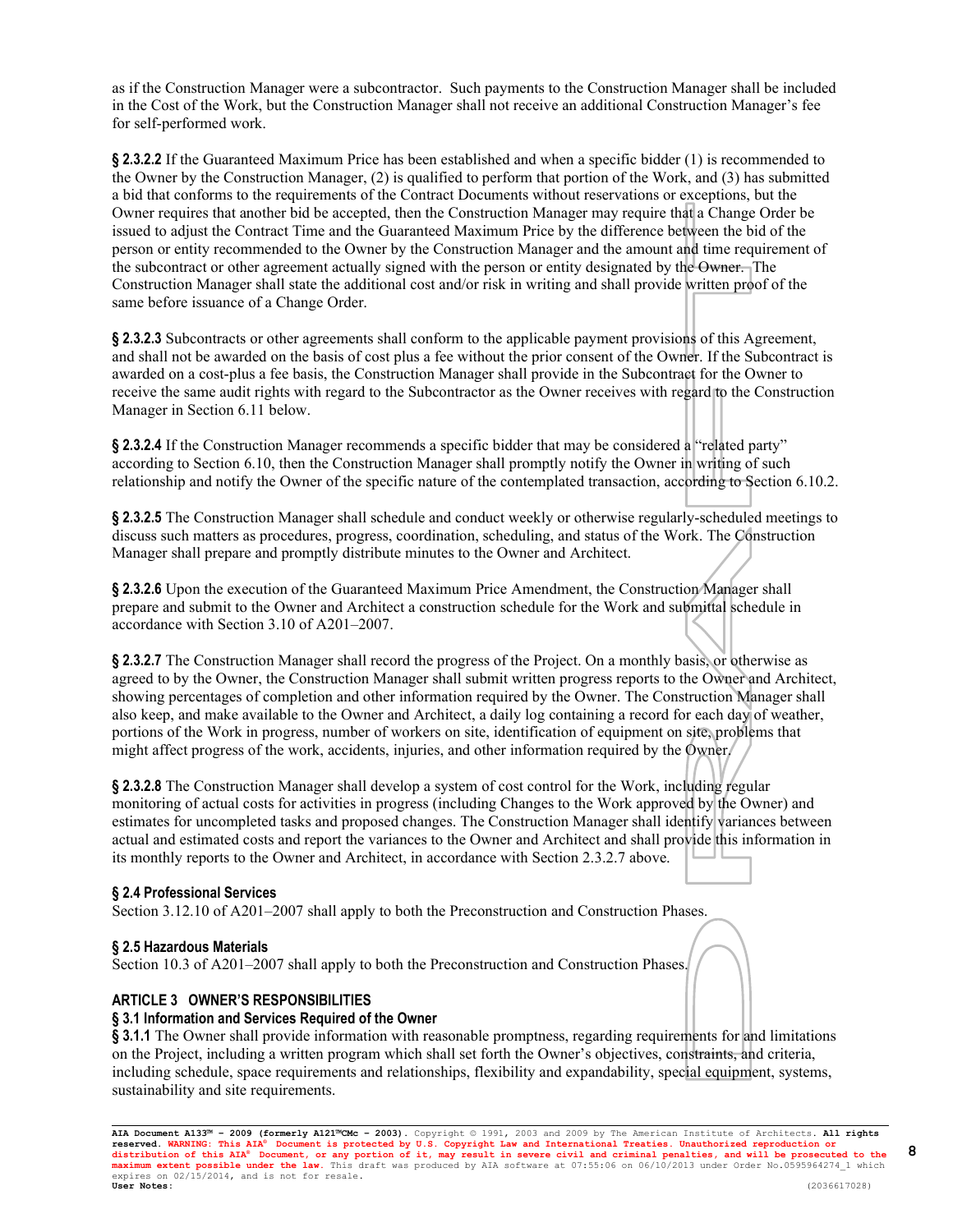# **§ 3.1.2** Reserved.

**§ 3.1.3** The Owner shall establish and periodically update the Owner's budget for the Project, including (1) the budget for the Cost of the Work as defined in Section 6.1.1, (2) the Owner's other costs, and (3) reasonable contingencies related to all of these costs (including the Owner's Contingency as provided in Sub-paragraph 2.2.2). If the Owner significantly increases or decreases the Owner's budget for the Cost of the Work, the Owner shall notify the Construction Manager and Architect. The Owner and the Architect, in consultation with the Construction Manager, shall thereafter agree to a corresponding change in the Project's scope and quality.

**§ 3.1.4 Structural and Environmental Tests, Surveys and Reports.** During the Preconstruction Phase, the Owner shall furnish the following information or services with reasonable promptness. The Owner shall also furnish any other information or services under the Owner's control and relevant to the Construction Manager's performance of the Work with reasonable promptness after receiving the Construction Manager's written request for such information or services. Such documents shall be provided for informational purpose only and are not warranted or represented to show the conditions at the Project site accurately. The Construction Manager may use the information at its own risk and shall use customary precautions relating to the performance of the Work. Notwithstanding the preceding sentences and the delivery of surveys or other documents and reports by the Owner, the Construction Manager shall perform all Work in such a non-negligent manner so as to avoid damaging any utility lines, cables, pipes or pipelines on the property. The Construction Manager shall be responsible for any damage done to such lines, cables, pipes and pipelines during the Work.

**§ 3.1.4.1** The Owner shall furnish tests, inspections and reports required by law and as otherwise agreed to by the parties, such as structural, mechanical, and chemical tests, tests for air and water pollution, and tests for hazardous materials.

**§ 3.1.4.2** The Owner shall furnish surveys describing physical characteristics, legal limitations and utility locations for the site of the Project, and a legal description of the site. The surveys and legal information shall include, as applicable, grades and lines of streets, alleys, pavements and adjoining property and structures; designated wetlands; adjacent drainage; rights-of-way, restrictions, easements, encroachments, zoning, deed restrictions, boundaries and contours of the site; locations, dimensions and necessary data with respect to existing buildings, other improvements and trees; and information concerning available utility services and lines, both public and private, above and below grade, including inverts and depths. All the information on the survey shall be referenced to a Project benchmark.

**§ 3.1.4.3** The Owner, when such services are reasonably requested by the Construction Manager and required by the scope of the Work or the Project and as approved by the Architect and the Owner, shall furnish services of geotechnical engineers, which may include but are not limited to test borings, test pits, determinations of soil bearing values, percolation tests, evaluations of hazardous materials, seismic evaluation, ground corrosion tests and resistivity tests, including necessary operations for anticipating subsoil conditions, with written reports and appropriate recommendations.

**§ 3.1.4.4** During the Construction Phase, the Owner shall furnish information or services required of the Owner by the Contract Documents with reasonable promptness. The Owner shall also furnish any other information or services under the Owner's control and relevant to the Construction Manager's performance of the Work with reasonable promptness after receiving the Construction Manager's written request for such information or services.

# **§ 3.2 Owner's Designated Representative**

The Owner shall identify a representative authorized to act on behalf of the Owner with respect to the Project. The Owner's representative shall render decisions promptly and furnish information expeditiously, so as to avoid unreasonable delay in the services or Work of the Construction Manager. Except as otherwise provided in Section 4.2.1 of A201–2007, the Architect does not have such authority. The term "Owner" means the Owner or the Owner's authorized representative.

**§ 3.2.1 Legal Requirements.** The Owner shall furnish all legal, insurance and accounting services, including auditing services, that may be reasonably necessary at any time for the Project to meet the Owner's needs and interests.

# **§ 3.3 Architect**

The Owner shall retain an Architect to provide services, duties and responsibilities as described in the written contract between the Owner and Architect, including any additional services requested by the Construction Manager

**AIA Document A133™ – 2009 (formerly A121™CMc – 2003).** Copyright © 1991, 2003 and 2009 by The American Institute of Architects**. All rights**  reserved. WARNING: This AIA® Document is protected by U.S. Copyright Law and International Treaties. Unauthorized reproduction or<br>distribution of this AIA® Document, or any portion of it, may result in severe civil and cri **User Notes:** (2036617028)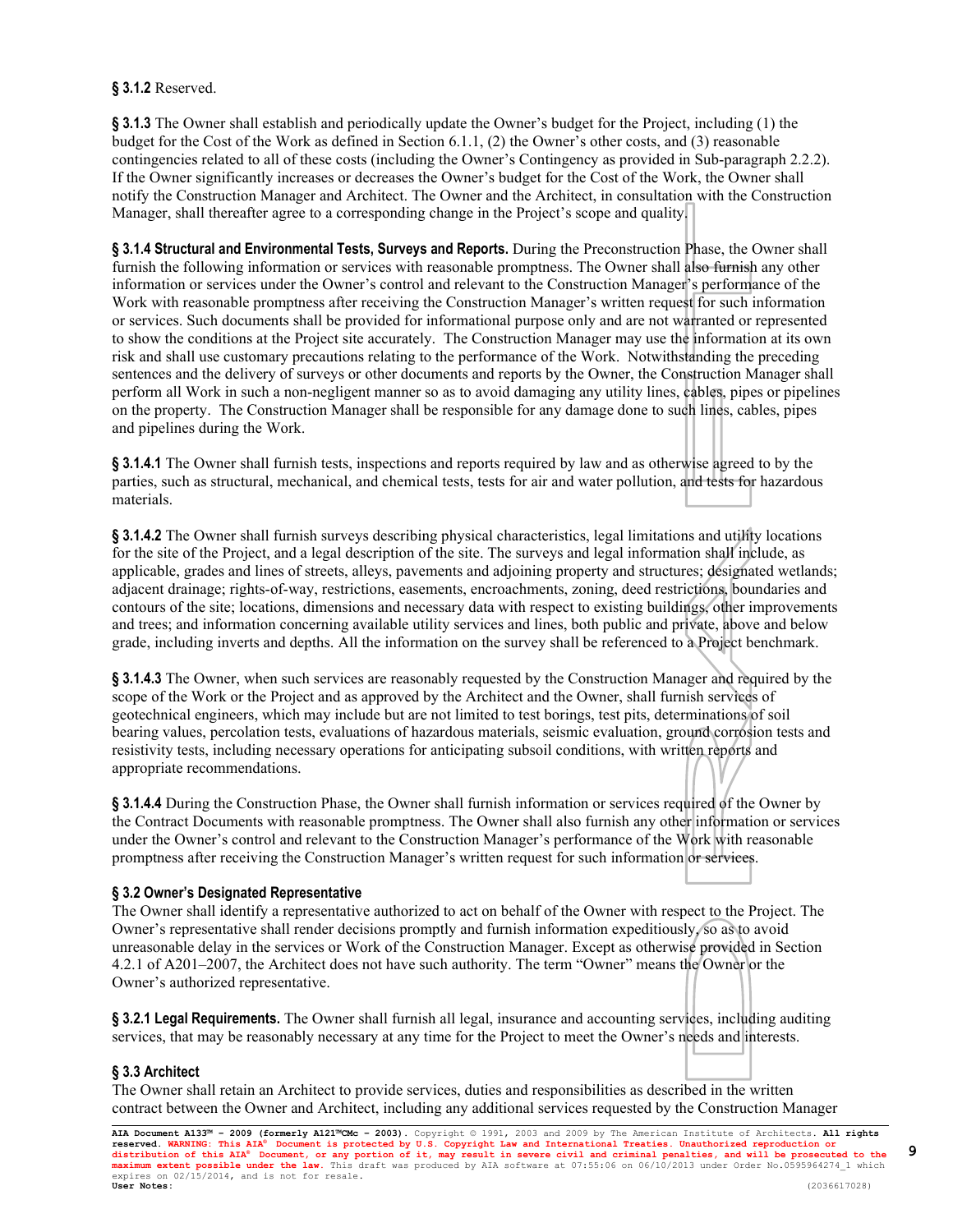that are necessary for the Preconstruction and Construction Phase services under this Agreement. The Owner shall provide the Construction Manager a copy of the executed agreement between the Owner and the Architect, and any further modifications to the agreement.

# **ARTICLE 4 COMPENSATION AND PAYMENTS FOR PRECONSTRUCTION PHASE SERVICES § 4.1 Compensation**

**§ 4.1.1** For the Construction Manager's Preconstruction Phase services, the Owner shall compensate the Construction Manager as follows:

**§ 4.1.2** For the Construction Manager's Preconstruction Phase services described in Sections 2.1 and 2.2: *(Insert amount of, or basis for, compensation and include a list of reimbursable cost items, as applicable.)*

#### « » To Be Determined. Lump Sum

**§ 4.1.3** If the Preconstruction Phase services covered by this Agreement have not been completed within « » ( « » ) months of the date of this Agreement, through no fault of the Construction Manager, the Construction Manager's compensation for Preconstruction Phase services shall be equitably adjusted.

**§ 4.1.4** Compensation based on Direct Personnel Expense includes the direct salaries of the Construction Manager's personnel providing Preconstruction Phase services on the Project and the Construction Manager's costs for the mandatory and customary contributions and benefits related thereto, such as employment taxes and other statutory employee benefits, insurance, sick leave, holidays, vacations, employee retirement plans and similar contributions.

### **§ 4.2 Payments**

**§ 4.2.1** Unless otherwise agreed, payments for services shall be made monthly in proportion to services performed.

**§ 4.2.2** Payments are due and payable within thirty (30) days of presentation of the Construction Manager's invoice. Amounts unpaid shall not bear interest.

### **ARTICLE 5 COMPENSATION FOR CONSTRUCTION PHASE SERVICES**

**§ 5.1** For the Construction Manager's performance of the Work as described in Section 2.3, the Owner shall pay the Construction Manager the Contract Sum in current funds. The Contract Sum is the Cost of the Work as defined in Section 6.1.1 plus the Construction Manager's Fee.

#### **§ 5.1.1** The Construction Manager's Fee:

*(State a lump sum, percentage of Cost of the Work or other provision for determining the Construction Manager's Fee.)*

« »To Be Determined % of the Cost of the work.

**§ 5.1.2** The method of adjustment of the Construction Manager's Fee for changes in the Work:

« »As set forth in AIA A-201 – 2007, General Conditions of the Contract for Construction

**§ 5.1.3** Limitations, if any, on a Subcontractor's overhead and profit for increases in the cost of its portion of the Work:

« »Per A201-2007

**§ 5.1.4** Rental rates for Construction Manager-owned equipment shall not exceed «One Hundred » percent («100 » %) of the standard rate paid at the place of the Project.

#### **§ 5.1.5** Unit prices, if any:

*(Identify and state the unit price; state the quantity limitations, if any, to which the unit price will be applicable.)*

**Item Units and Limitations Price per Unit (\$0.00)** To Be Determined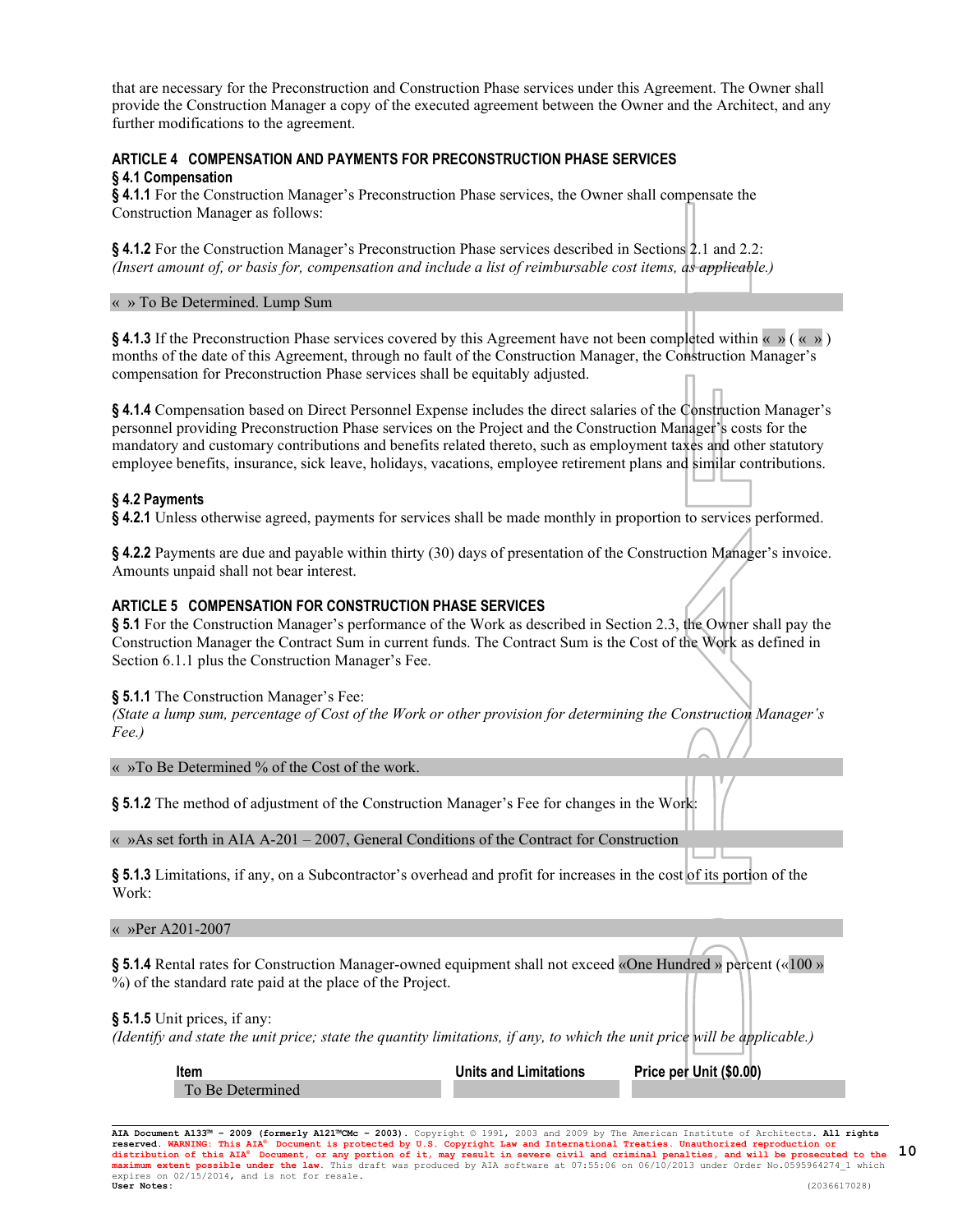**§ 5.1.6** The Construction Manager shall not be entitled to a fee on any Work that the Construction Manager self performs for the Project. No Construction Manager Fee shall be paid on the Construction Manager's Contingency or the Owner's Contingency until funds are allocated from those contingencies to the Cost of the Work.

**§ 5.1.7** All charges, if any, for General Conditions shall be included in the Construction Manager's Fee Cost of the Work for the Construction Phase.

**§ 5.1.8** All reimbursement for profit, indirect costs, all telephone bills for all personnel, all facsimile charges, home office personnel and benefits assigned to the Project, home office overhead and expenses, home office personnel relocation, all home office accounting, audit, legal, duplication and data processing fees and expenses, and all travel, meals and lodging shell be deemed to be included in the Construction Manager's Fee.

# **§ 5.2 Guaranteed Maximum Price**

**§ 5.2.1** The Guaranteed Maximum Price for the Project shall be added to this Agreement by the execution of the Guaranteed Maximum Price Amendment, as approved by the Owner's Board of Education, which Amendment shall thereafter be incorporated into this Agreement for all purposes. The sum of the Cost of the Work and the Construction Manager's Fee are guaranteed by the Construction Manager not to exceed the amount provided in the Guaranteed Maximum Price Amendment, subject to additions and deductions by Changes in the Work as provided in the Contract Documents. Such maximum price as adjusted by approved Change Orders is referred to in the Contract Documents as the Guaranteed Maximum Price. Costs which would cause the Guaranteed Maximum Price to be exceeded shall be paid by the Construction Manager without reimbursement or additional compensation by the Owner. Should the Construction Manager complete the Project for less than the Guaranteed Maximum Price, the remaining funds shall be credited to the Owner as a deduction from the Guaranteed Maximum Price. The Construction Manager shall also return to the Owner all unused funds from any Contingency account as a deduction from the Guaranteed Maximum Price. The Construction Manager shall not participate in any savings, all of which shall be credited to the Owner.

**§ 5.2.2** The Guaranteed Maximum Price is subject to additions and deductions by Change Order as provided in the Contract Documents and the Date of Substantial Completion shall be subject to adjustment as provided in the Contract Documents.

# **§ 5.3 Changes in the Work**

**§ 5.3.1** The Owner may, without invalidating the Contract, order changes in the Work within the general scope of the Contract consisting of additions, deletions or other revisions. The Owner shall issue such changes in writing. The Architect may make minor changes in the Work as provided in Section 7.4 of AIA Document A201–2007, General Conditions of the Contract for Construction. The Construction Manager shall be entitled to an equitable adjustment in the Contract Time as a result of changes in the Work.

**§ 5.3.2** Adjustments to the Guaranteed Maximum Price on account of changes in the Work subsequent to the execution of the Guaranteed Maximum Price Amendment may be determined by any of the methods listed in Section 7.3.3 of AIA Document A201–2007, General Conditions of the Contract for Construction.

**§ 5.3.3** In calculating adjustments to subcontracts (except those awarded with the Owner's prior consent on the basis of cost plus a fee), the terms "cost" and "fee" as used in Section 7.3.3.3 of AIA Document A201–2007 and the term "costs" as used in Section 7.3.7 of AIA Document A201–2007 shall have the meanings assigned to them in AIA Document A201–2007 and shall not be modified by Sections 5.1 and 5.2, Sections 6.1 through 6.7, and Section 6.8 of this Agreement. Adjustments to subcontracts awarded with the Owner's prior consent on the basis of cost plus a fee shall be calculated in accordance with the terms of those subcontracts.

**§ 5.3.4** In calculating adjustments to the Guaranteed Maximum Price, the terms "cost" and "costs" as used in the above-referenced provisions of AIA Document A201–2007 shall mean the Cost of the Work as defined in Sections 6.1 to 6.7 of this Agreement and the term "fee" shall mean the Construction Manager's Fee as defined in Section 5.1 of this Agreement.

**§ 5.3.5** If no specific provision is made in Section 5.1.2 for adjustment of the Construction Manager's Fee in the case of changes in the Work, or if the extent of such changes is such, in the aggregate, that application of the adjustment provisions of Section 5.1.2 will cause substantial inequity to the Owner or Construction Manager, the Construction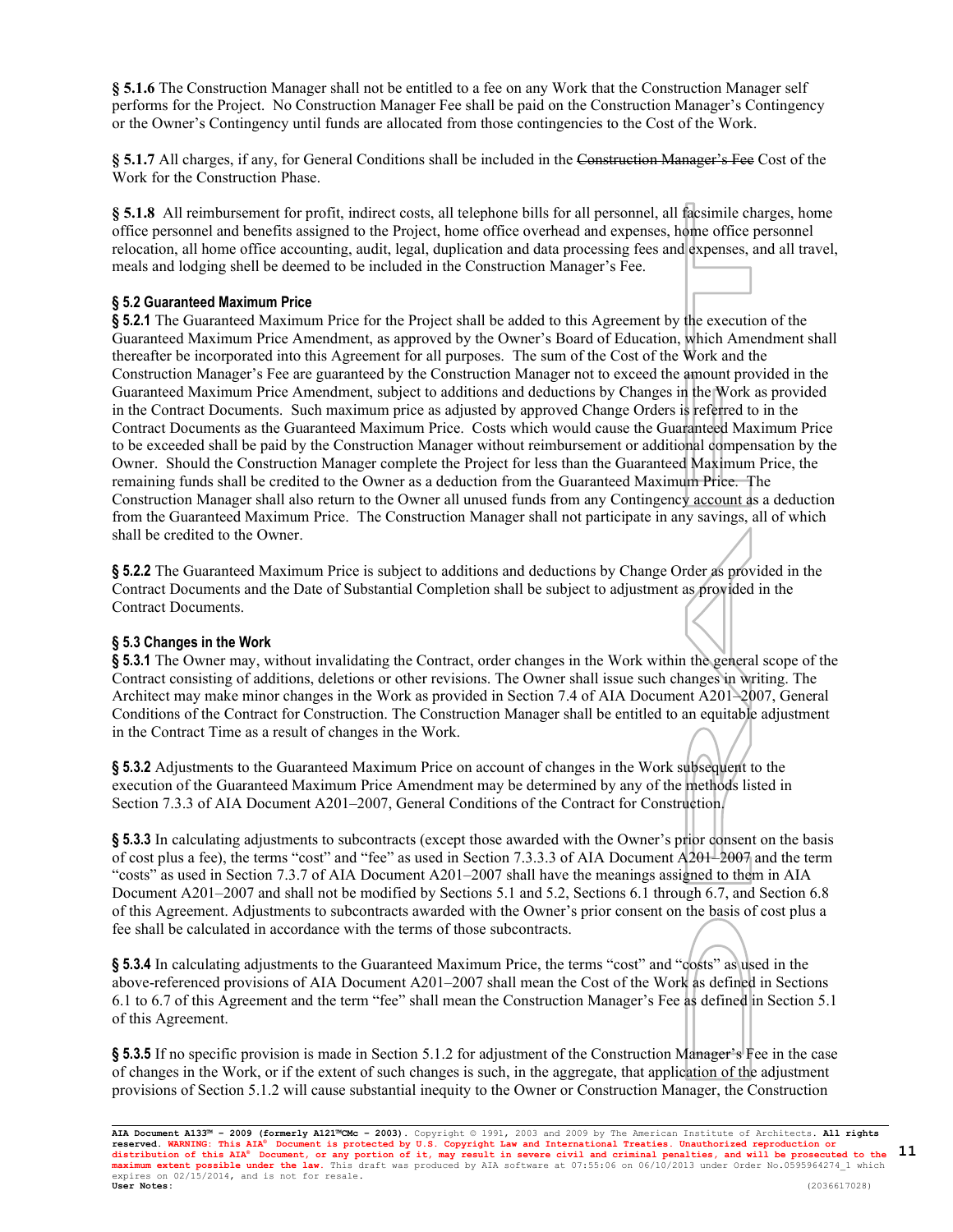Manager's Fee shall be equitably adjusted on the same basis that was used to establish the Fee for the original Work, and the Guaranteed Maximum Price shall be adjusted accordingly.

# **ARTICLE 6 COST OF THE WORK FOR CONSTRUCTION PHASE**

# **§ 6.1 Costs to Be Reimbursed**

**§ 6.1.1** The term Cost of the Work shall mean costs necessarily incurred by the Construction Manager in the proper performance of the Work and properly charged against the Guaranteed Maximum Price. Such costs shall be at rates not higher than the standard paid at the place of the Project except with prior consent of the Owner. The Cost of the Work shall include only the items set forth in Sections 6.1 through 6.7. Costs of the Work that exceed the Guaranteed Maximum Price shall be borne by the Construction Manager.

**§ 6.1.2** Where any cost is subject to the Owner's prior approval, the Construction Manager shall obtain this approval prior to incurring the cost. The parties shall endeavor to identify any such costs prior to executing Guaranteed Maximum Price Amendment.

# **§ 6.2 Labor Costs**

**§ 6.2.1** Wages of construction workers directly employed by the Construction Manager to perform the construction of the Work at the site or, with the Owner's prior approval, at off-site workshops.

**§ 6.2.2** Wages or salaries of the Construction Manager's supervisory and administrative personnel when stationed at the site with the Owner's prior approval.

*(If it is intended that the wages or salaries of certain personnel stationed at the Construction Manager's principal or other offices shall be included in the Cost of the Work, identify in Section 11.5, the personnel to be included, whether for all or only part of their time, and the rates at which their time will be charged to the Work.)*

**§ 6.2.3** Wages and salaries of the Construction Manager's supervisory or administrative personnel engaged at factories, workshops or on the road, in expediting the production or transportation of materials or equipment required for the Work, but only for that portion of their time required for the Work.

**§ 6.2.4** Costs paid or incurred by the Construction Manager for taxes, insurance, contributions, assessments and benefits required by law or collective bargaining agreements and, for personnel not covered by such agreements, customary benefits such as sick leave, medical and health benefits, holidays, vacations and pensions, provided such costs are based on wages and salaries included in the Cost of the Work under Sections 6.2.1 through 6.2.3.

**§ 6.2.5** Bonuses, profit sharing, incentive compensation and any other discretionary payments paid to anyone hired by the Construction Manager or paid to any Subcontractor or vendor, with the Owner's prior approval.

# **§ 6.3 Subcontract Costs**

Payments made by the Construction Manager to Subcontractors in accordance with the requirements of the subcontracts. Any subcontract work to be performed by the Construction Manager's own forces on the basis of a bid or proposal submitted by the Construction Manager pursuant to Section 2.3.2.1 shall be treated as work performed by a Subcontractor under Section 6.1.3. The Construction Manager's compensation for such subcontract work performed shall be based on the amount of the bid or proposal submitted by the Construction Manager for such work, rather than the "actual costs" as provided elsewhere in Article 6. Costs paid to the Construction Manager for such Work shall be treated only as "subcontract costs" for purposes of computing the allowable costs and fees payable to the Construction Manager.

#### **§ 6.4 Costs of Materials and Equipment Incorporated in the Completed Construction**

**§ 6.4.1** Costs, including transportation and storage, of materials and equipment incorporated or to be incorporated in the completed construction.

**§ 6.4.2** Costs of materials described in the preceding Section 6.4.1 in excess of those actually installed to allow for reasonable waste and spoilage. Unused excess materials, if any, shall become the Owner's property at the completion of the Work or, at the Owner's option, shall be sold by the Construction Manager. Any amounts realized from such sales shall be credited to the Owner as a deduction from the Cost of the Work.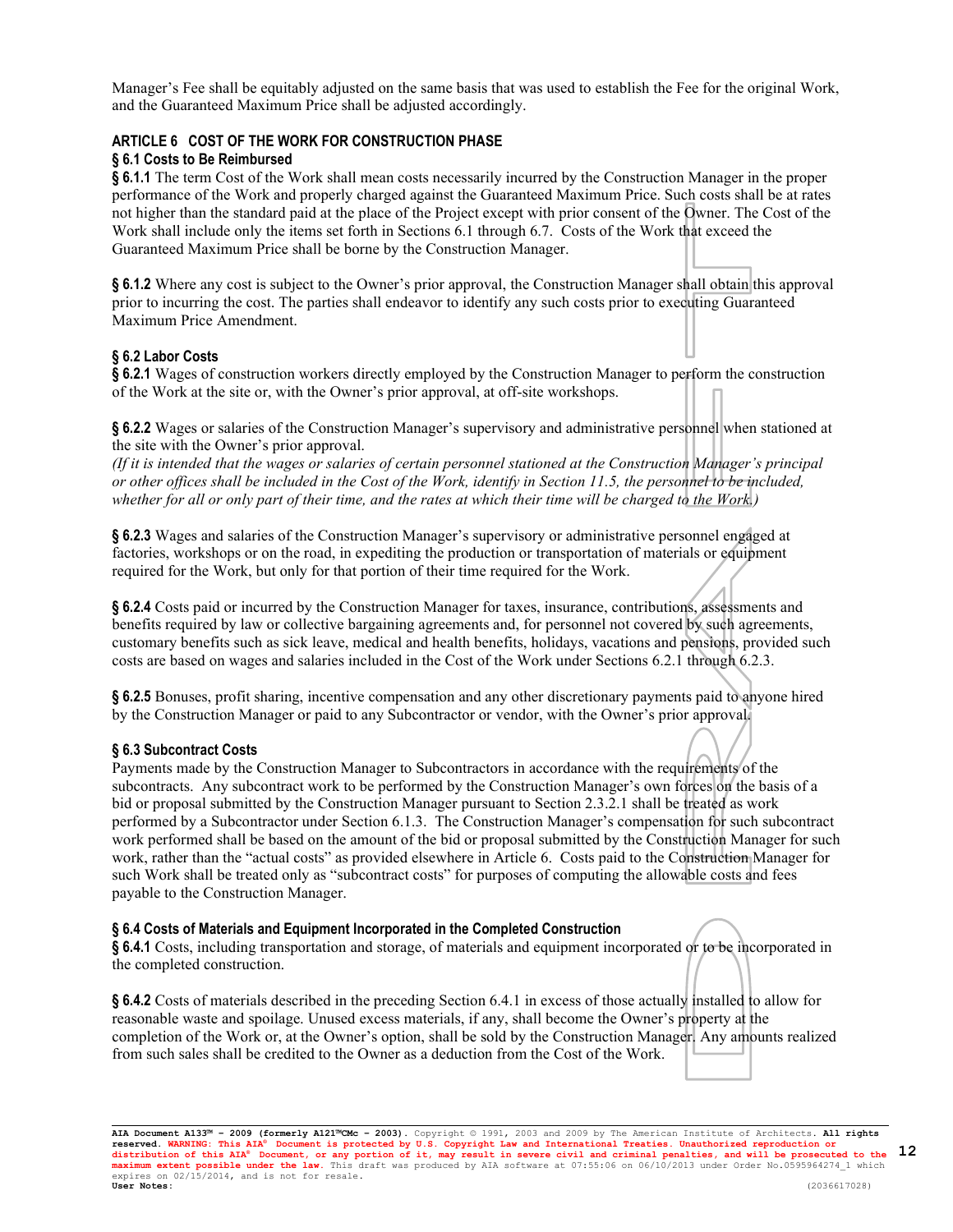# **§ 6.5 Costs of Other Materials and Equipment, Temporary Facilities and Related Items**

**§ 6.5.1** Costs of transportation, storage, installation, maintenance, dismantling and removal of materials, supplies, temporary facilities, machinery, equipment and hand tools not customarily owned by construction workers that are provided by the Construction Manager at the site and fully consumed in the performance of the Work. Costs of materials, supplies, temporary facilities, machinery, equipment and tools that are not fully consumed shall be based on the cost or value of the item at the time it is first used on the Project site less the value of the item when it is no longer used at the Project site. Costs for items not fully consumed by the Construction Manager shall mean fair market value.

**§ 6.5.2** Rental charges for temporary facilities, machinery, equipment and hand tools not customarily owned by construction workers that are provided by the Construction Manager at the site and costs of transportation, installation, minor repairs, dismantling and removal. The total rental cost of any Construction Manager-owned item may not exceed the purchase price of any comparable item. Rates of Construction Manager-owned equipment and quantities of equipment shall be subject to the Owner's prior approval.

**§ 6.5.3** Costs of removal of debris from the site of the Work and its proper and legal disposal.

**§ 6.5.4** Costs of document reproductions, facsimile transmissions and long-distance telephone calls, postage and parcel delivery charges, telephone service at the site and reasonable petty cash expenses of the site office.

**§ 6.5.5** Reserved.

**§ 6.5.6** Costs of materials and equipment suitably stored off the site at a mutually acceptable location, subject to the Owner's prior approval.

# **§ 6.6 Miscellaneous Costs**

**§ 6.6.1** Premiums for that portion of insurance and bonds required by the Contract Documents that are directly attributed to this Contract. Self-insurance for either full or partial amounts of the coverages required by the Contract Documents, with the Owner's prior approval.

**§ 6.6.2** Sales, use or similar taxes imposed by a governmental authority that are related to the Work and for which the Construction Manager is liable.

**§ 6.6.3** Fees and assessments for the building permit and for other permits, licenses and inspections for which the Construction Manager is required by the Contract Documents to pay.

**§ 6.6.4** Fees of laboratories for tests required by the Contract Documents, except those related to defective or nonconforming Work for which reimbursement is excluded by Section 13.5.3 of AIA Document A201–2007 or by other provisions of the Contract Documents, which do not fall within the scope of Section 6.7.3 and which are paid by the Construction Manager.

**§ 6.6.5** Royalties and license fees paid for the use of a particular design, process or product required by the Contract Documents.

**§ 6.6.6** Reserved.

**§ 6.6.7** Deposits lost for causes directly resulting from the Owner's actions or decisions.

**§ 6.6.8** Reserved.

**§ 6.6.9** Reserved.

# **§ 6.7 Other Costs and Emergencies**

**§ 6.7.1** Other costs incurred in the performance of the Work if, and to the extent, approved in advance in writing by the Owner.

**§ 6.7.2** Costs incurred in taking action to prevent threatened damage, injury or loss in case of an emergency affecting the safety of persons and property, as provided in Section 10.4 of AIA Document A201–2007.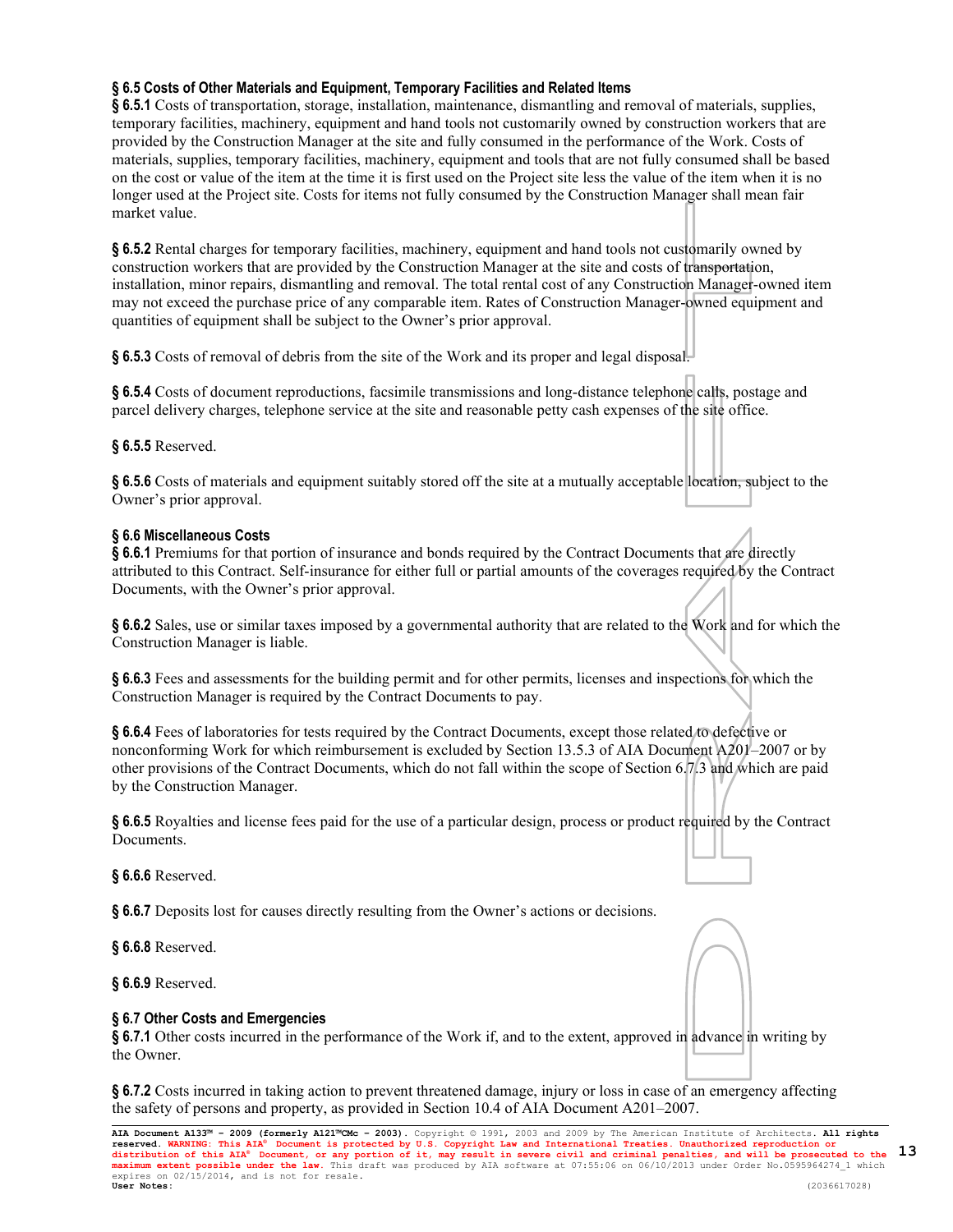**§ 6.7.3** Reserved.

**§ 6.7.4** Reserved.

# **§ 6.8 Costs Not To Be Reimbursed**

**§ 6.8.1** The Cost of the Work shall not include the items listed below:

- **.1** Salaries and other compensation of the Construction Manager's personnel stationed at the Construction Manager's principal office or offices other than the site office, except as specifically provided in Section 6.2, or as may be provided in Article 11;
- **.2** Expenses of the Construction Manager's principal office and offices other than the site office;<br>**3** Overhead and general expenses, except as may be expressly included in Sections 6.1 to 6.7:
- **.3** Overhead and general expenses, except as may be expressly included in Sections 6.1 to 6.7;<br>**4** The Construction Manager's capital expenses, including interest on the Construction Manage
- **.4** The Construction Manager's capital expenses, including interest on the Construction Manager's capital employed for the Work;
- **.5** Except as provided in Section 6.7.3 of this Agreement, costs due to the negligence or failure of the Construction Manager, Subcontractors and suppliers or anyone directly or indirectly employed by any of them or for whose acts any of them may be liable to fulfill a specific responsibility of the Contract;
- **.6** Any cost not specifically and expressly described in Sections 6.1 to 6.7; **.7** Costs, other than costs included in Change Orders approved by the Owner, that would cause the
	- Guaranteed Maximum Price to be exceeded;
- **.8** Costs for services incurred during the Preconstruction Phase;<br>**.9** Delay damages or claims: and
- **.9** Delay damages or claims; and
- **.10** Storage costs, unless with the prior written approval of the Owner.
- .11 Defective work must be restored immediately at Contractor's expense upon notification by Owner or Architect

# **§ 6.9 Discounts, Rebates and Refunds**

**§ 6.9.1** Construction Manager shall take advantage of all available discounts, rebates and refunds for supplies, materials and equipment connected with the Work and which conform to the Contract Documents, which discoiunts, rebates and refunds shall accrue to the benefit of the Owner.

**§ 6.9.2** Amounts that accrue to the Owner in accordance with the provisions of Section 6.9.1 shall be credited to the Owner as a deduction from the Cost of the Work.

# **§ 6.10 Related Party Transactions**

**§ 6.10.1** For purposes of Section 6.10, the term "related party" shall mean a parent, subsidiary, affiliate or other entity having common ownership or management with the Construction Manager; any entity in which any stockholder in, or management employee of, the Construction Manager owns any interest in excess of ten percent in the aggregate; or any person or entity which has the right to control the business or affairs of the Construction Manager. The term "related party" includes any member of the immediate family of any person identified above.

**§ 6.10.2** If any of the costs to be reimbursed arise from a transaction between the Construction Manager and a related party, the Construction Manager shall notify the Owner of the specific nature of the contemplated transaction, including the identity of the related party and the anticipated cost to be incurred, before any such transaction is consummated or cost incurred. If the Owner, after such notification, authorizes the proposed transaction, then the cost incurred shall be included as a cost to be reimbursed, and the Construction Manager shall procure the Work, equipment, goods or service from the related party, as a Subcontractor, according to the terms of Sections 2.3.2.1, 2.3.2.2 and 2.3.2.3. If the Owner fails to authorize the transaction, the Construction Manager shall procure the Work, equipment, goods or service from some person or entity other than a related party according to the terms of Sections 2.3.2.1, 2.3.2.2 and 2.3.2.3.

# **§ 6.11 Accounting Records**

The Construction Manager shall keep full and detailed records and accounts related to the cost of the Work and exercise such controls as may be necessary for proper financial management under this Contract and to substantiate all costs incurred. The accounting and control systems shall be satisfactory to the Owner. The Owner and the Owner's auditors shall, during regular business hours and upon reasonable notice, be afforded access to, and shall be permitted to audit and copy, the Construction Manager's records and accounts, including complete documentation supporting accounting entries, books, correspondence, instructions, drawings, receipts, subcontracts, Subcontractor's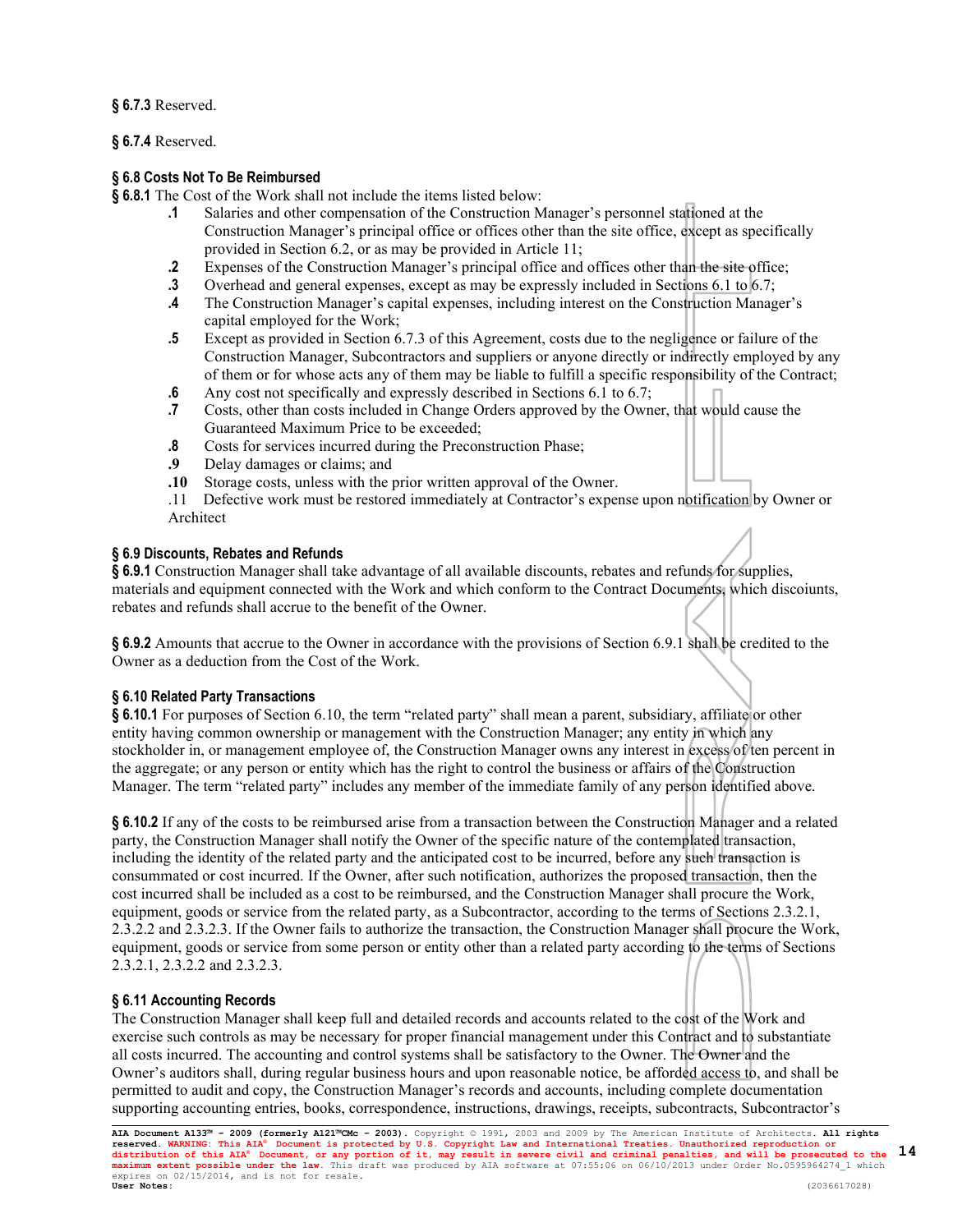proposals, purchase orders, vouchers, memoranda and other data relating to this Contract. The Construction Manager shall preserve these records for a period of five years after final payment, or for such longer period as may be required by law.

# **ARTICLE 7 PAYMENTS FOR CONSTRUCTION PHASE SERVICES § 7.1 Progress Payments**

**§ 7.1.1** Based upon Applications for Payment submitted to the Architect by the Construction Manager and Certificates for Payment issued by the Architect, the Owner shall make progress payments on account of the Contract Sum to the Construction Manager as provided below and elsewhere in the Contract Documents.

**§ 7.1.2** The period covered by each Application for Payment shall be one calendar month ending on the last day of the month.

« »

**§ 7.1.3** Reserved.

**§ 7.1.4** With each Application for Payment, the Construction Manager shall submit payrolls, petty cash accounts, receipted invoices or invoices with check vouchers attached, and any other evidence required by the Owner or Architect to demonstrate that cash disbursements already made by the Construction Manager on account of the Cost of the Work equal or exceed progress payments already received by the Construction Manager, less that portion of those payments attributable to the Construction Manager's Fee, plus payrolls for the period covered by the present Application for Payment. Each Application for Payment shall also include a list, with backup data, of how each payment shall be spent, including a list detailing which subcontractors and suppliers will be paid out of funds paid by the Owner and the amount of such payments to subcontractors and suppliers, and in the next payment cycle, proof of each payment to the Construction Manager's subcontractors and suppliers shall also be provided.

**§ 7.1.5** Each Application for Payment shall be based on the most recent schedule of values submitted by the Construction Manager in accordance with the Contract Documents. The schedule of values, less any unused Contingency amounts, shall allocate the entire Guaranteed Maximum Price among the various portions of the Work, except that the Construction Manager's Fee shall be shown as a single separate item. The schedule of values shall be prepared in such form and supported by such data to substantiate its accuracy as the Architect may require. This schedule, unless objected to by the Architect, shall be used as a basis for reviewing the Construction Manager's Applications for Payment.

**§ 7.1.6** Applications for Payment shall show the percentage of completion of each portion of the Work as of the end of the period covered by the Application for Payment. The percentage of completion shall be the percentage of that portion of the Work which has actually been completed.

**§ 7.1.7** Subject to other provisions of the Contract Documents, the amount of each progress payment shall be computed as follows:

- **.1** Take that portion of the Guaranteed Maximum Price properly allocable to completed Work as determined by multiplying the percentage of completion of each portion of the Work by the share of the Guaranteed Maximum Price allocated to that portion of the Work in the schedule of values. Pending final determination of cost to the Owner of changes in the Work, amounts not in dispute shall be included as provided in Section 7.3.9 of AIA Document A201–2007;
- **.2** Add that portion of the Guaranteed Maximum Price properly allocable to materials and equipment delivered and suitably stored at the site for subsequent incorporation in the Work, or if approved in advance by the Owner, suitably stored off the site at a location agreed upon in writing;
- **.3** Add the Construction Manager's Fee. The Construction Manager's Fee shall be computed upon the Cost of the Work at the rate stated in Section 5.1 or, if the Construction Manager's Fee is stated as a fixed sum in that Section, shall be an amount that bears the same ratio to that fixed-sum fee as the Cost of the Work bears to a reasonable estimate of the probable Cost of the Work upon its completion;
- **.4** Reserved;
- **.5** Subtract the aggregate of previous payments made by the Owner;

**AIA Document A133™ – 2009 (formerly A121™CMc – 2003).** Copyright © 1991, 2003 and 2009 by The American Institute of Architects**. All rights**  reserved. WARNING: This AIA® Document is protected by U.S. Copyright Law and International Treaties. Unauthorized reproduction or<br>distribution of this AIA® Document, or any portion of it, may result in severe civil and cri **User Notes:** (2036617028) **15**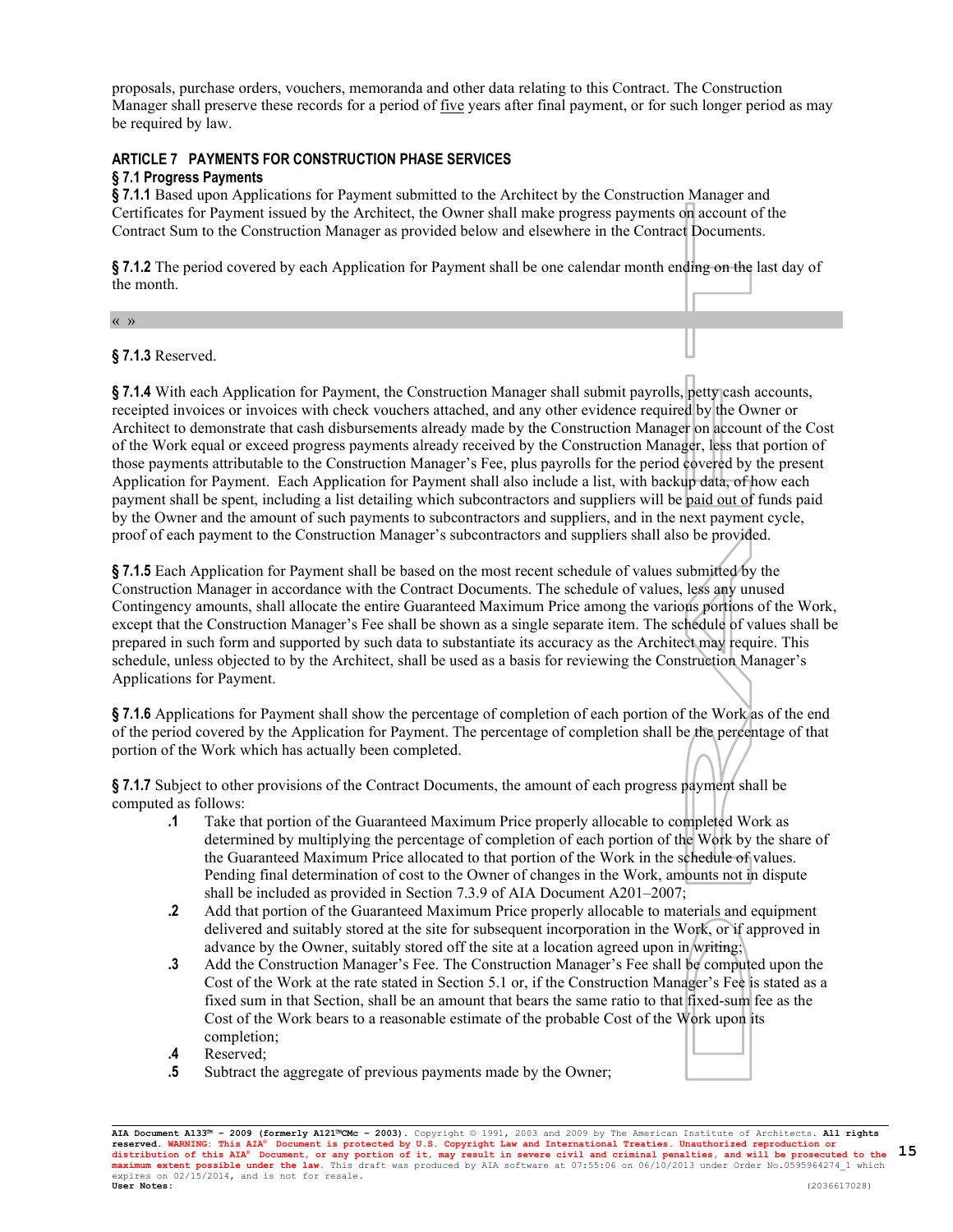- **.6** Subtract the shortfall, if any, indicated by the Construction Manager in the documentation required by Section 7.1.4 to substantiate prior Applications for Payment, or resulting from errors subsequently discovered by the Owner's auditors in such documentation; and
- **.7** Subtract amounts, if any, for which the Architect has withheld or nullified a Certificate for Payment as provided in Section 9.5 of AIA Document A201–2007; and
- **.8** Subtract retainage of ten percent (10%) of the remaining amount, including the Construction Manager's Fee, of the progress payment.

**§ 7.1.8** The Owner and Construction Manager shall agree upon (1) a mutually acceptable procedure for review and approval of payments to Subcontractors and (2) the percentage of retainage held on Subcontracts, and the Construction Manager shall execute subcontracts in accordance with those agreements.

**§ 7.1.9** Except with the Owner's prior approval, the Construction Manager shall not make advance payments to suppliers for materials or equipment which have not been delivered and stored at the site.

**§ 7.1.10** In taking action on the Construction Manager's Applications for Payment, the Architect shall be entitled to rely on the accuracy and completeness of the information furnished by the Construction Manager and shall not be deemed to represent that the Architect has made a detailed examination, audit or arithmetic verification of the documentation submitted in accordance with Section 7.1.4 or other supporting data; that the Architect has made exhaustive or continuous on-site inspections; or that the Architect has made examinations to ascertain how or for what purposes the Construction Manager has used amounts previously paid on account of the Contract.

# **§ 7.2 Final Payment**

**§ 7.2.1** Final payment, constituting the entire unpaid balance of the Contract Sum, shall be made by the Owner to the Construction Manager when

- **.1** the Construction Manager has fully performed the Contract, including the Construction Manager's responsibility to correct non-conforming Work and to satisfy other requirements, if any, which extend beyond final payment;
- **.2** the Construction Manager has submitted a final, certified accounting for the Cost of the Work and a final Application for Payment, which have been approved and reviewed by the Owner's auditors and other representatives;
- **.3** a final Certificate for Payment has been issued by the Architect;
- **.4** the Construction Manager has provided all documents required by Section 3.5.8 of AIA Document A201-1997; and

The Owner's final payment to the Construction Manager shall be made no later than 30 days after the satisfaction of the final conditions set forth above and the Contract Documents.

**§ 7.2.2** The Owner's auditors will review and report in writing on the Construction Manager's final accounting within 30 days after delivery of the final accounting to the Architect by the Construction Manager. Based upon such Cost of the Work as the Owner's auditors report to be substantiated by the Construction Manager's final accounting, and provided the other conditions of Section 7.2.1 have been met, the Architect will, within seven days after receipt of the written report of the Owner's auditors, either issue to the Owner a final Certificate for Payment with a copy to the Construction Manager, or notify the Construction Manager and Owner in writing of the Architect's reasons for withholding a certificate as provided in Section 9.5.1 of the AIA Document A201–2007. The time periods stated in this Section supersede those stated in Section 9.4.1 of the AIA Document A201–2007. The Architect is not responsible for verifying the accuracy of the Construction Manager's final accounting.

**§ 7.2.3** If the Owner's auditors report the Cost of the Work as substantiated by the Construction Manager's final accounting to be less than claimed by the Construction Manager, the Construction Manager shall be entitled to request mediation of the disputed amount without seeking an initial decision pursuant to Section 15.2 of A201– 2007. A request for mediation shall be made by the Construction Manager within 30 days after the Construction Manager's receipt of a copy of the Architect's final Certificate for Payment. Failure to request mediation within this 30-day period shall result in the substantiated amount reported by the Owner's auditors becoming binding on the Construction Manager. Pending a final resolution of the disputed amount, the Owner shall pay the Construction Manager the amount certified in the Architect's final Certificate for Payment.

**AIA Document A133™ – 2009 (formerly A121™CMc – 2003).** Copyright © 1991, 2003 and 2009 by The American Institute of Architects**. All rights**  reserved. WARNING: This AIA® Document is protected by U.S. Copyright Law and International Treaties. Unauthorized reproduction or<br>distribution of this AIA® Document, or any portion of it, may result in severe civil and cri **User Notes:** (2036617028) **16**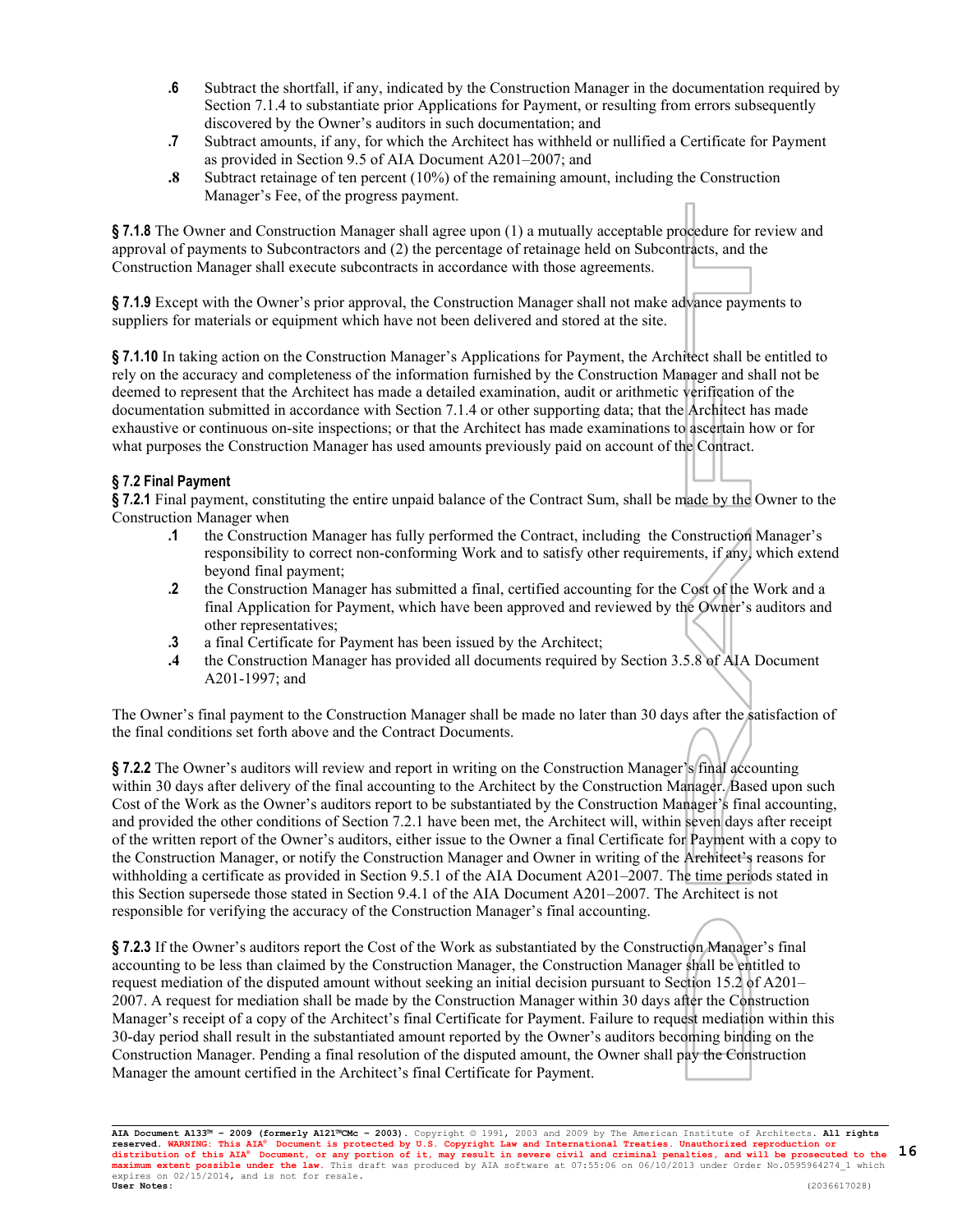**§ 7.2.4** If, subsequent to final payment and at the Owner's request, the Construction Manager incurs costs described in Section 6.1.1 and not excluded by Section 6.8 to correct defective or nonconforming Work, the Owner shall reimburse the Construction Manager such costs and the Construction Manager's Fee applicable thereto on the same basis as if such costs had been incurred prior to final payment, but not in excess of the Guaranteed Maximum Price. If the Construction Manager has participated in savings as provided in Section 5.2.1, the amount of such savings shall be recalculated and appropriate credit given to the Owner in determining the net amount to be paid by the Owner to the Construction Manager.

# **ARTICLE 8 INSURANCE AND BONDS**

For all phases of the Project, the Construction Manager and the Owner shall purchase and maintain insurance, and the Construction Manager shall provide bonds as set forth in the Owner's Request for Proposal and in Article 11 of AIA Document A201–2007.

# **ARTICLE 9 DISPUTE RESOLUTION**

**§ 9.1** Any Claim between the Owner and Construction Manager shall be resolved in accordance with the provisions set forth in this Article 9 and Article 15 of A201–2007. However, for Claims arising from or relating to the Construction Manager's Preconstruction Phase services, no decision by the Initial Decision Maker shall be required as a condition precedent to mediation or binding dispute resolution, and Section 9.3 of this Agreement shall not apply.

**§ 9.2** For any Claim subject to, but not resolved by mediation pursuant to Section 15.3 of AIA Document A201– 2007, the method of binding dispute resolution shall be litigation in the Superior Court of Cobb County, Georgia. The Owner and the Construction Manager do hereby consent to and agree that such court shall have exclusive jurisdiction with respect to any such dispute between them and do hereby further consent to the jurisdiction and venue of such court; provided, however, that in no event shall the Construction Manager file suit against the Owner prior to Final Completion of the Work.

# **§ 9.3 Initial Decision Maker**

The Architect will serve as the Initial Decision Maker pursuant to Section 15.2 of AIA Document A201–2007 for Claims arising from or relating to the Construction Manager's Construction Phase services, unless the parties appoint below another individual, not a party to the Agreement, to serve as the Initial Decision Maker. *(If the parties mutually agree, insert the name, address and other contact information of the Initial Decision Maker, if other than the Architect.)*

- « »
- « »

« »

« »

# **ARTICLE 10 TERMINATION OR SUSPENSION**

# **§ 10.1 Termination Prior to Establishment of the Guaranteed Maximum Price**

**§ 10.1.1** Prior to the execution of the Guaranteed Maximum Price Amendment, the Owner may terminate this Agreement upon not less than seven days' written notice to the Construction Manager for the Owner's convenience and without cause, and the Construction Manager may terminate this Agreement, upon not less than seven days' written notice to the Owner, for the reasons set forth in Section 14.1.1 of A201–2007.

**§ 10.1.2** In the event of termination of this Agreement pursuant to Section 10.1.1, the Construction Manager shall be equitably compensated for Preconstruction Phase services performed prior to receipt of a notice of termination. In no event shall the Construction Manager's compensation under this Section exceed the compensation set forth in Section 4.1.

**§ 10.1.3** If the Owner terminates the Contract pursuant to Section 10.1.1 after the commencement of the Construction Phase but prior to the execution of the Guaranteed Maximum Price Amendment, the Owner shall pay to the Construction Manager an amount calculated as follows, which amount shall be in addition to any compensation paid to the Construction Manager under Section 10.1.2:

- **.1** Take the Cost of the Work incurred by the Construction Manager to the date of termination;
- **.2** Add the Construction Manager's Fee computed upon the Cost of the Work to the date of termination at the rate stated in Section 5.1 or, if the Construction Manager's Fee is stated as a fixed sum in that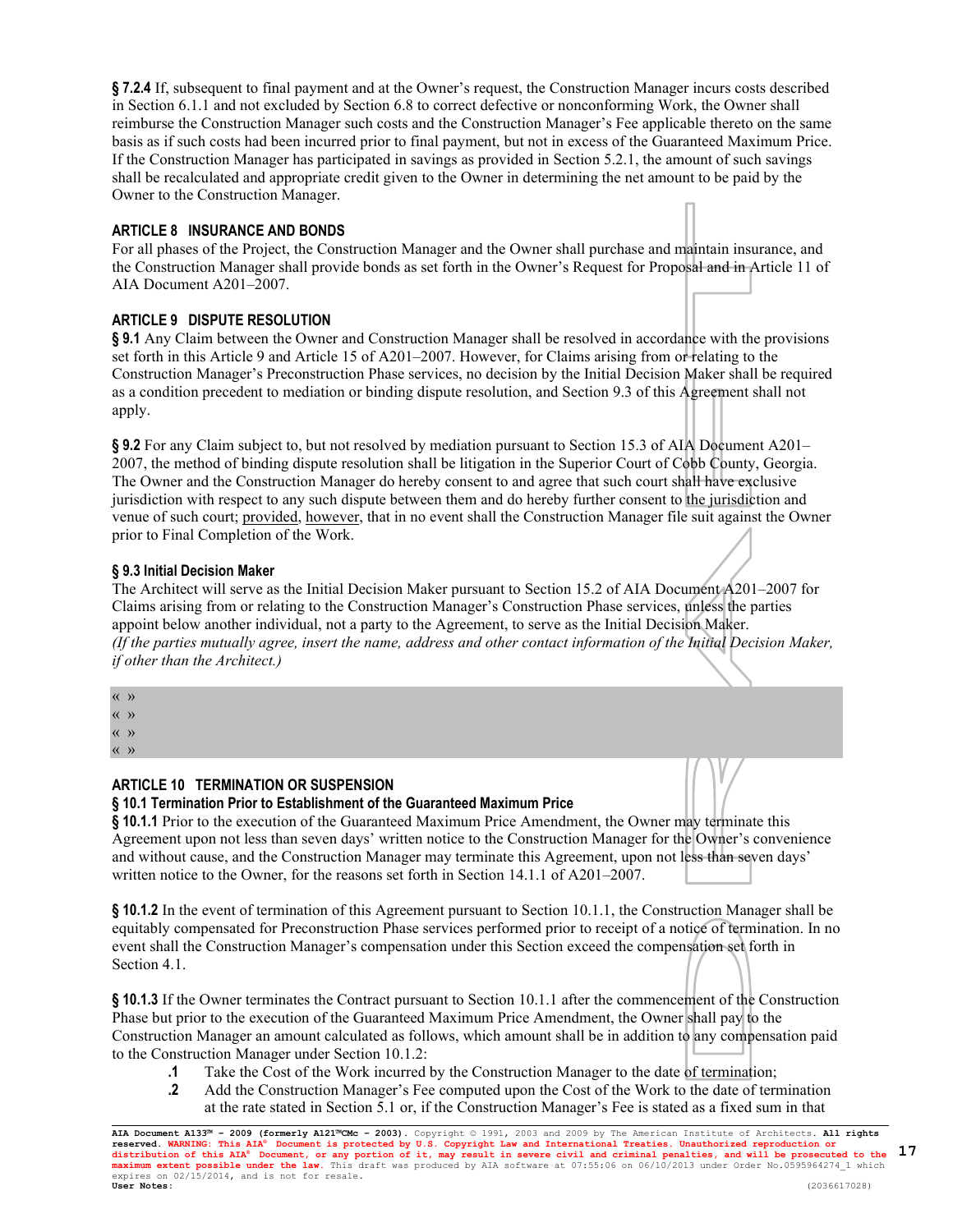Section, an amount that bears the same ratio to that fixed-sum Fee as the Cost of the Work at the time of termination bears to a reasonable estimate of the probable Cost of the Work upon its completion; and

**.3** Subtract the aggregate of previous payments made by the Owner for Construction Phase services.

The Owner shall also pay the Construction Manager fair compensation, either by purchase or rental at the election of the Owner, for any equipment owned by the Construction Manager which the Owner elects to retain and which is not otherwise included in the Cost of the Work under Section 10.1.3.1. To the extent that the Owner elects to take legal assignment of subcontracts and purchase orders (including rental agreements), the Construction Manager shall, as a condition of receiving the payments referred to in this Article 10, execute and deliver all such papers and take all such steps, including the legal assignment of such subcontracts and other contractual rights of the Construction Manager, as the Owner may require for the purpose of fully vesting in the Owner the rights and benefits of the Construction Manager under such subcontracts or purchase orders. All Subcontracts, purchase orders and rental agreements entered into by the Construction Manager will contain provisions allowing for assignment to the Owner as described above.

If the Owner accepts assignment of subcontracts, purchase orders or rental agreements as described above, the Owner will reimburse or indemnify the Construction Manager for all costs arising under the subcontract, purchase order or rental agreement, if those costs would have been reimbursable as Cost of the Work if the contract had not been terminated. If the Owner chooses not to accept assignment of any subcontract, purchase order or rental agreement that would have constituted a Cost of the Work had this agreement not been terminated, the Construction Manager will terminate the subcontract, purchase order or rental agreement and the Owner will pay the Construction Manager the costs necessarily incurred by the Construction Manager because of such termination.

### **§ 10.2 Termination Subsequent to Establishing Guaranteed Maximum Price**

Following execution of the Guaranteed Maximum Price Amendment and subject to the provisions of Section 10.2.1 and 10.2.2 below, the Contract may be terminated as provided in Article 14 of AIA Document A201–2007.

**§ 10.2.1** If the Owner terminates the Contract after execution of the Guaranteed Maximum Price Amendment, the amount payable to the Construction Manager pursuant to Sections 14.2 and 14.4 of A201–2007 shall not exceed the amount the Construction Manager would otherwise have received pursuant to Sections 10.1.2 and 10.1.3 of this Agreement.

**§ 10.2.2** If the Construction Manager terminates the Contract after execution of the Guaranteed Maximum Price Amendment, the amount payable to the Construction Manager under Section 14.1.3 of A201–2007 shall not exceed the amount the Construction Manager would otherwise have received under Sections 10.1.2 and 10.1.3 above.

#### **§ 10.3 Suspension**

The Work may be suspended by the Owner as provided in Article 14 of AIA Document A201–2007/In such case, the Guaranteed Maximum Price and Contract Time shall be increased as provided in Section 14.3.2 of AIA Document A201–2007, except that the term "profit" shall be understood to mean the Construction Manager's Fee as described in Sections 5.1 and 5.3.5 of this Agreement.

#### **ARTICLE 11 MISCELLANEOUS PROVISIONS**

**§ 11.1** Terms in this Agreement shall have the same meaning as those in A201–2007.

#### **§ 11.2 Ownership and Use of Documents**

Section 1.5 of A201–2007 shall apply to both the Preconstruction and Construction Phases.

#### **§ 11.3 Governing Law**

This Agreement is entered into and shall be construed in accordance with the laws of the State of Georgia, without regard to its conflicts of laws provisions.

# **§ 11.4 Assignment**

The Owner and Construction Manager, respectively, bind themselves, their agents, successors, assigns and legal representatives to this Agreement. Neither the Owner nor the Construction Manager shall assign this Agreement without the written consent of the other, except that the Owner may assign this Agreement to a lender providing financing for the Project if the lender agrees to assume the Owner's rights and obligations under this Agreement.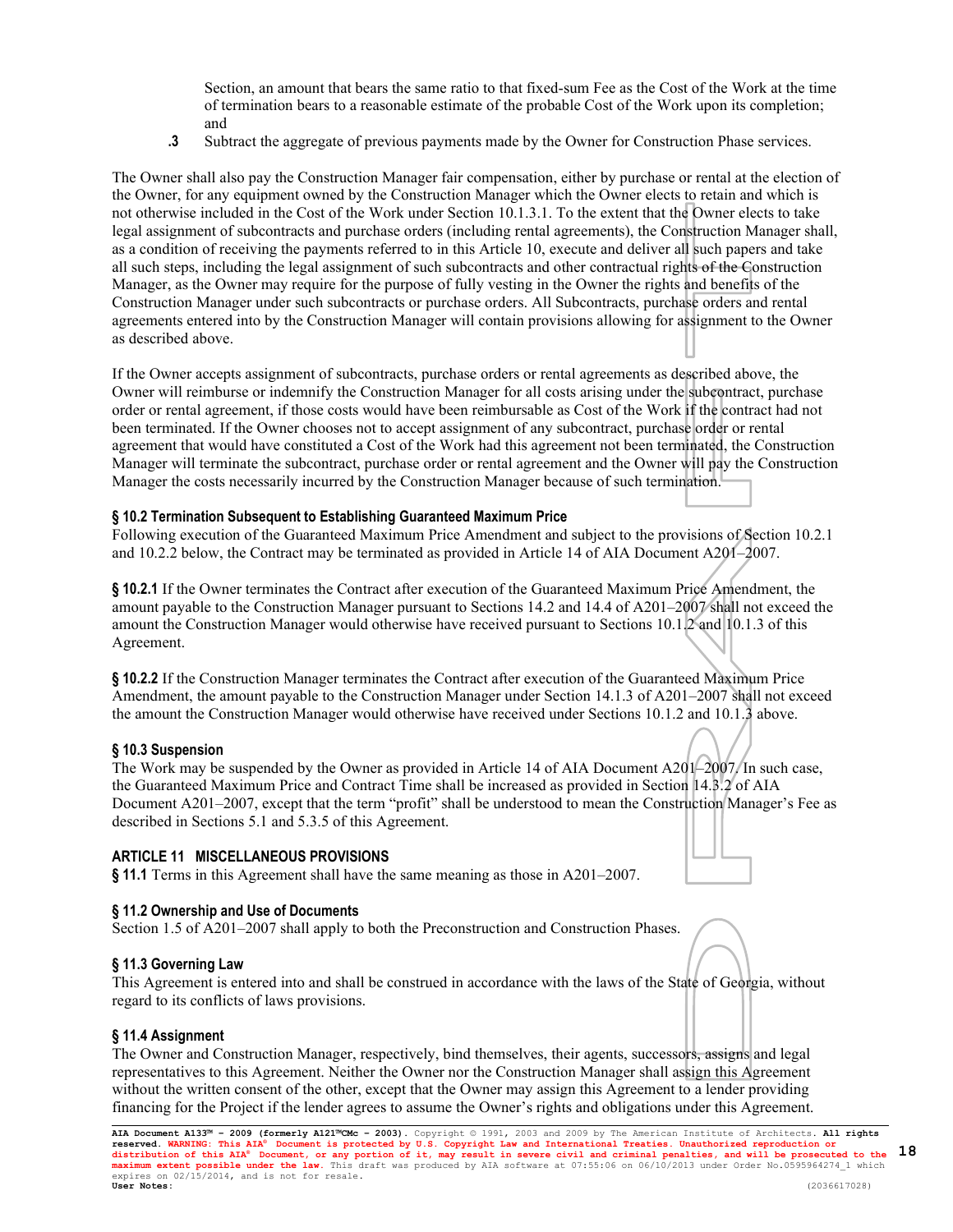Except as provided in Section 13.2.2 of A201–2007, neither party to the Contract shall assign the Contract as a whole without written consent of the other. If either party attempts to make such an assignment without such consent, that party shall nevertheless remain legally responsible for all obligations under the Contract.

**§ 11.5** Other provisions:

« »

# **ARTICLE 12 SCOPE OF THE AGREEMENT**

**§ 12.1** This Agreement represents the entire and integrated agreement between the Owner and the Construction Manager and supersedes all prior negotiations, representations or agreements, either written or oral. This Agreement may be amended only by written instrument signed by both Owner and Construction Manager.

**§ 12.2** The following documents comprise the Agreement:

- **.1** AIA Document A133–2009, Standard Form of Agreement Between Owner and Construction Manager as Constructor where the basis of payment is the Cost of the Work Plus a Fee with a Guaranteed Maximum Price
- **2** AIA Document A201–2007, General Conditions of the Contract for Construction
- **.3** AIA Document E201™–2007, Digital Data Protocol Exhibit, if completed, or the following:

«N/A »

**.4** AIA Document E202™–2008, Building Information Modeling Protocol Exhibit, if completed, or the following:

«N/A »

**.5** Other documents: *(List other documents, if any, forming part of the Agreement.)*

« »

This Agreement is entered into as of the day and year first written above.

«Nick Parker, Senior Executive Director, SPLOST » « »« » *(Printed name and title) (Printed name and title)*

**OWNER** *(Signature)* **CONSTRUCTION MANAGER** *(Signature)*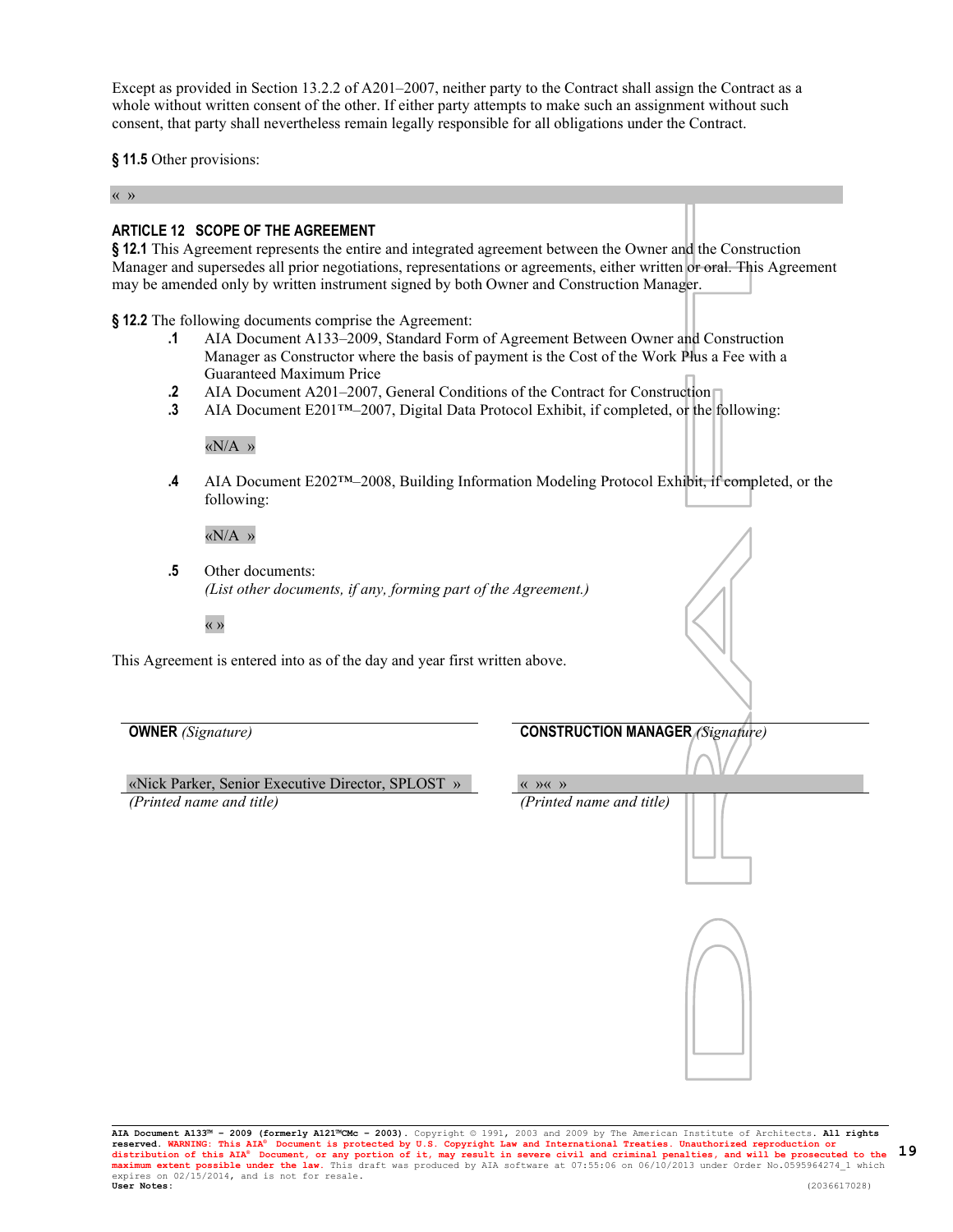# **AIA® Document A133TM – 2009 Exhibit A**

# *Guaranteed Maximum Price Amendment*

#### **for the following PROJECT:**

*(Name and address or location)*

# «A133 Exhibit A» «Template 10.28.2015 »

#### **THE OWNER:**

*(Name, legal status and address)*

« »« »

« »

#### **THE CONSTRUCTION MANAGER:**

*(Name, legal status and address)*

« »« » « »

#### **ARTICLE A.1**

# **§ A.1.1 Guaranteed Maximum Price**

Pursuant to Section 2.2.6 of the Agreement, the Owner and Construction Manager hereby amend the Agreement to establish a Guaranteed Maximum Price. As agreed by the Owner and Construction Manager, the Guaranteed Maximum Price is an amount that the Contract Sum shall not exceed. The Contract Sum consists of the Construction Manager's Fee plus the Cost of the Work, as that term is defined in Article 6 of this Agreement.

**§ A.1.1.1** The Contract Sum is guaranteed by the Construction Manager not to exceed « »  $(\$\times\$)$ , subject to additions and deductions by Change Order as provided in the Contract **Documents** 

**§ A.1.1.2 Itemized Statement of the Guaranteed Maximum Price.** Provided below is an itemized statement of the Guaranteed Maximum Price organized by trade categories, allowances, contingencies, alternates, the Construction Manager's Fee, and other items that comprise the Guaranteed Maximum Price.

*(Provide below or reference an attachment.)*

#### « »

**§ A.1.1.3** The Guaranteed Maximum Price is based on the following alternates, if any, which are described in the Contract Documents and are hereby accepted by the Owner: *(State the numbers or other identification of accepted alternates. If the Contract Documents permit the Owner to accept other alternates subsequent to the execution of this Amendment, attach a schedule of such other alternates showing the amount for each and the date when the amount expires.)*

#### « »

**§ A.1.1.4** Allowances included in the Guaranteed Maximum Price, if any: *(Identify allowance and state exclusions, if any, from the allowance price.)*

#### **ADDITIONS AND DELETIONS:**

The author of this document has added information needed for its completion. The author may also have revised the text of the original AIA standard form. An *Additions and Deletions Report* that notes added information as well as revisions to the standard form text is available from the author and should be reviewed.

This document has important legal consequences. Consultation with an attorney is encouraged with respect to its completion or modification.

AIA Document A201™–2007, General Conditions of the Contract for Construction, is adopted in this document by reference. Do not use with other general conditions unless this document is modified.





**ELECTRONIC COPYING** of any portion of this AIA® Document to another electronic file is prohibited and constitutes a violation of copyright laws as set forth in the footer of this document.

**AIA Document A133™ – 2009 Exhibit A.** Copyright © 1991, 2003 and 2009 by The American Institute of Architects**. All rights reserved.**  WARNING: This AIA® Document is protected by U.S. Copyright Law and International Treaties. Unauthorized reproduction or distribution of<br>this AIA® Document, or any portion of it, may result in severe civil and criminal pena  $01/30/2015$ , and is not for resale.<br>User Notes: **User Notes:** (927552344)